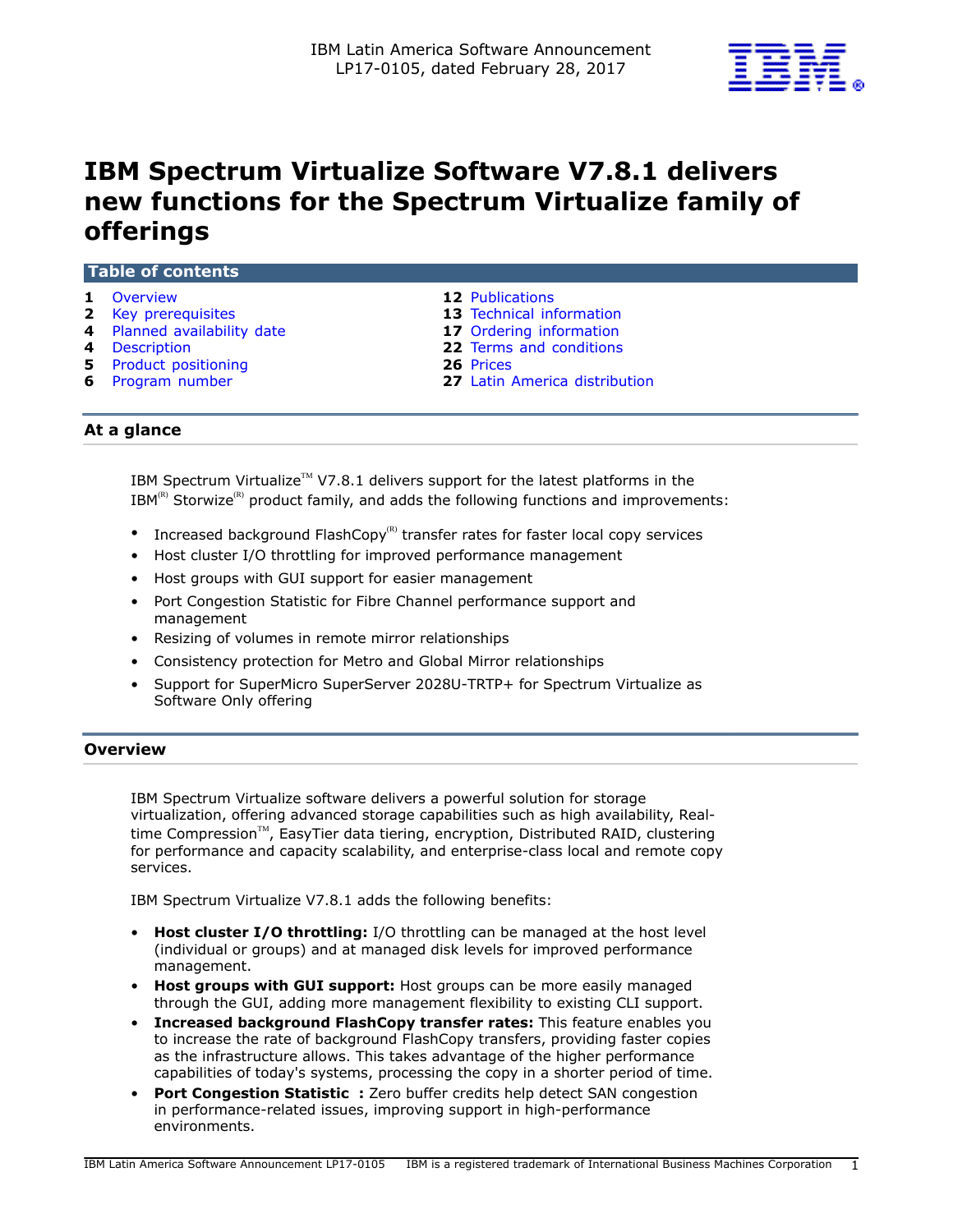- **Resizing of volumes in remote mirror relationships:** Target volumes in remote mirror relationships will be automatically resized when source volumes are resized.
- **Consistency protection for Metro/Global Mirror relationships:** An automatic restart of mirroring relationships after a link fails between the mirror sites improves disaster recovery scenarios, helping to ensure the applications are protected throughout the process.
- **Support of SuperMicro servers for the Spectrum Virtualize as Software Only offering:** Support forx86-based Intel™ servers by SuperMicro for Spectrum Virtualize Software Only is available with this release. Supermicro SuperServer 2028U-TRTP+ is supported to run Spectrum Virtualize Software. This is a great option for end clients, managed service or cloud service providers deploying private clouds, building hosted services, or using software-defined storage on third party Intel servers. This a fully inclusive license with all key features available on Spectrum Virtualize in a single, downloadable image.

## <span id="page-1-0"></span>**Key prerequisites**

## **Software requirements**

IBM SAN Volume Controller V7.8.1 (5641-VC7, 5641-CP7, 5725-M19, and 5725- H04) has the same software prerequisites as IBM SAN Volume Controller (SVC) V7.7.

IBM Spectrum Virtualize software only V7.8.1 (5725-Z61) has the same software prerequisites as IBM SAN Volume Controller V7.8.1.

Enterprise Class Support for IBM SAN Volume Controller (5773-ECS) is required on IBM SAN Volume Controller with a three-year warranty (2147-SV1) and requires feature number 1792.

IBM Spectrum Virtualize Software for SAN Volume Controller Encryption Software V7.8.1 (5641-B01 and 5725-Y35) requires PID 5641-VC7.

IBM Storwize V7000 V7.8.1 (5639-CB7, 5639-XB7, 5639-EB7, 5639-VM7, 5639- EV7, 5639-RM7, and 5639-CP7) has the same software prerequisites as IBM Storwize V7000 V7.7.

IBM Storwize V5000 V7.8.1 (5639-CT7, 5639-XT7, and 5639-ET7) has the same software prerequisites as IBM Storwize V5000 V7.7.

IBM Spectrum Virtualize Software for Storwize V5010 V7.8.1 (5639-SV1) requires the base software feature. All other features are optional.

IBM Spectrum Virtualize Software for Storwize V5020 V7.8.1 (5639-SV2) requires the base software feature. All other features are optional.

IBM Spectrum Virtualize Software for Storwize V5030 V7.8.1 (5639-SV3) requires the base software feature. All other features are optional.

IBM Spectrum Virtualize Software for Storwize V50x0 Expansion V7.8.1 (5639-SV4) requires the base software feature. There are no optional software features on the expansions.

For all current storage systems and host environments supported with the IBM FlashSystem<sup>(R)</sup> V840, go to the [IBM FlashSystem V840](https://www-947.ibm.com/support/entry/portal/product/system_storage/flash_storage/flash_high_availability_systems/ibm_flashsystem_v840?productContext=863560521) website.

For all current storage systems and host environments supported with the IBM FlashSystem V9000, go to the [IBM FlashSystem V9000](https://www-947.ibm.com/support/entry/portal/product/system_storage/flash_storage/flash_high_availability_systems/ibm_flashsystem_v9000?productContext=-1330121379) website

Refer to the [Description](#page-3-1) section for more information about these products and their software requirements.

#### **Hardware requirements**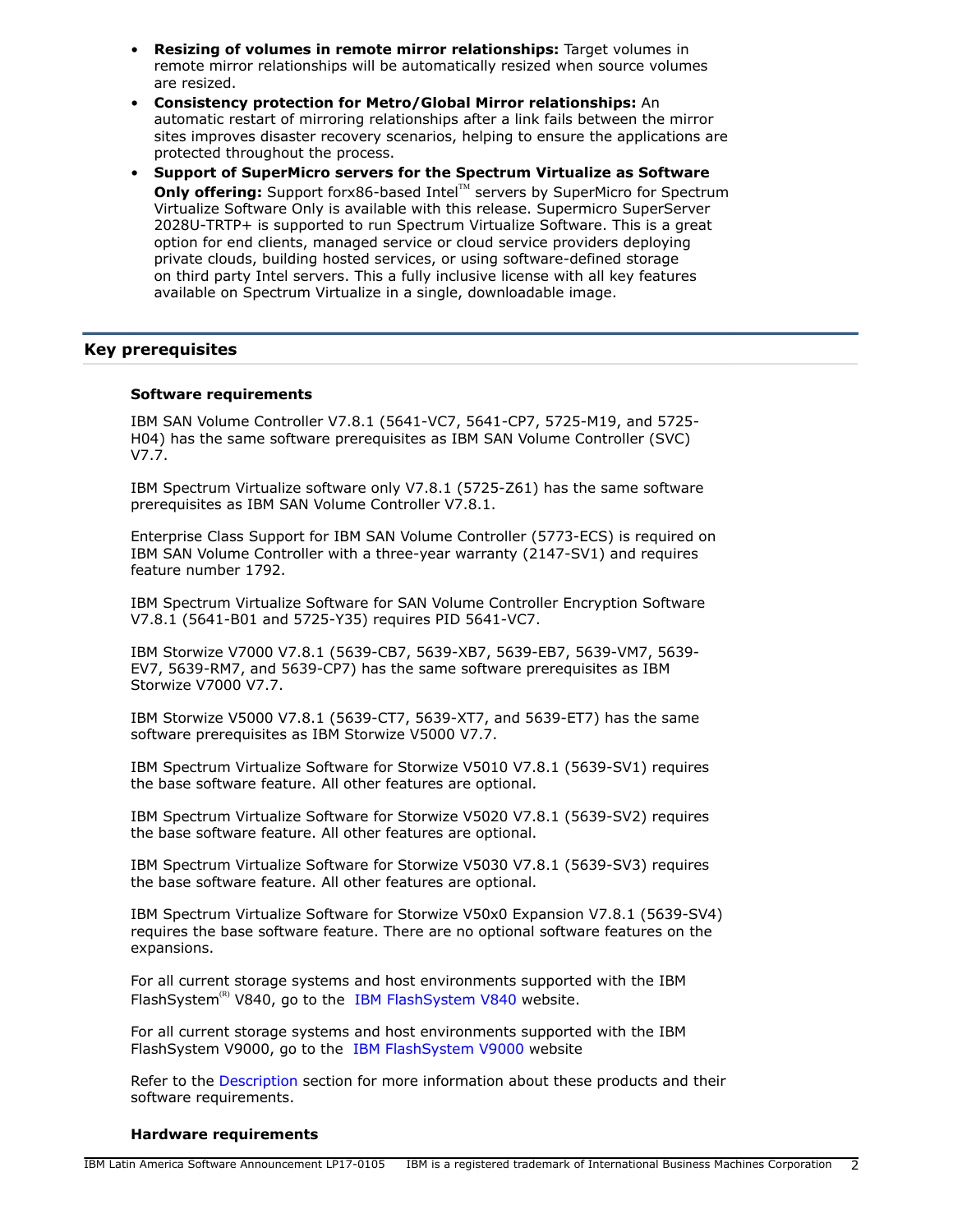IBM Spectrum Virtualize software only requires at least one pair of supported Intel servers. The hardware requirements for this release include:

- Supermicro SuperServer 2028U-TRTP+ dual CPU Intel Xeon™ processor E5-2600 v4-v3 family (up to 160W TDP) Dual Socket R3 (LGA 2011)
- 2 ports 16 Gb Fibre Channel (FC) host bus adapter (HBA) LPe16002-M5
- 2 ports 16 Gb FC HBA LPe31002-M6
- 4 ports 16 Gb FC HBA LPe31004-M6
- Mellanox Intel 10 GbE iSCSI HBA if iSCSI connection is desired

Hardware requirements to support Lenovo servers as announced in R7.7.1:

- Lenovo x3650 M5 single or dual CPU Xeon E5-2667 v3 8c 3.2 GHz
- 2 CPUs are required if running Real-time Compression software
- Emulex G5 16 Gb FC HBAs
- Mellanox Intel 10 GbE iSCSI HBAs

For all Spectrum Virtualize software only systems, you must ensure that your system running IBM Spectrum Virtualize software is powered by an adequate uninterruptible power supply to avoid data loss if there is a mainline power failure.

This enhancement fulfills a portion of the Statement of General Direction found in Software Announcement [LP16-0281](http://www.ibm.com/common/ssi/cgi-bin/ssialias?infotype=an&subtype=ca&appname=gpateam&supplier=899&letternum=ENUSLP16-0281), dated August 23, 2016.

IBM Spectrum Virtualize Software for SAN Volume Controller requires at least one pair of IBM System Storage<sup>(R)</sup> SAN Volume Controller storage engines (2145-SV1, 2145-DH8, 2145-CF8, 2145-CG8, or 2147-SV1) for installation.

IBM Spectrum Virtualize Software for SAN Volume Controller Encryption Software V7.8.1 (5641-B01 and 5725-Y35) requires the Encryption Enablement Feature ACE2.

IBM Spectrum Virtualize Software for Storwize V7000 Controller Software (5639- CB7) requires at least one IBM Storwize V7000 control enclosure (2076-AF6, 2076-624, or 2076-524) for installation.

IBM Spectrum Virtualize Software for Storwize V7000 Expansion Software (5639- XB7) requires at least one IBM Storwize V7000 expansion enclosure (2076-92F, 2076-AFF, 2076-12F, or 2076-24F) for installation. The high-density enclosure (2076-92F) requires four of the base software charge codes to support the number of disk slots in the system.

IBM Spectrum Virtualize Software for Storwize V7000 External Data Virtualization Software (5639-EB7) requires at least one IBM Storwize V7000 enclosure (2076- AF6, 2076-624, 2076-524, 2076-112, 2076-124, 2076-212, 2076-224, 2076-312, or 2076-324) for installation.

IBM Spectrum Virtualize Software for Storwize V5000 (5639-CT7) requires at least one IBM Storwize V5000 control enclosure (2077-12C, 2077-24C, 2078-12C, or 2078-24C) for installation.

IBM Spectrum Virtualize Software for Storwize V5000 Expansion Software (5639- XT7) requires at least one IBM Storwize V5000 expansion enclosure (2077-12E, 2077-24E, 2078-12E, or 2078-24E) for installation.

IBM Spectrum Virtualize Software for Storwize V5000 External Data Virtualization Software (5639-ET7) requires at least one IBM Storwize V5000 control enclosure (2077-112, 2077-124, 2077-212, 2077-224, 2077-312, 2077-324, 2077-AF3, 2078-112, 2078-124, 2078-212, 2078-224, 2078-312, 2078-324, or 2078-AF3) for installation.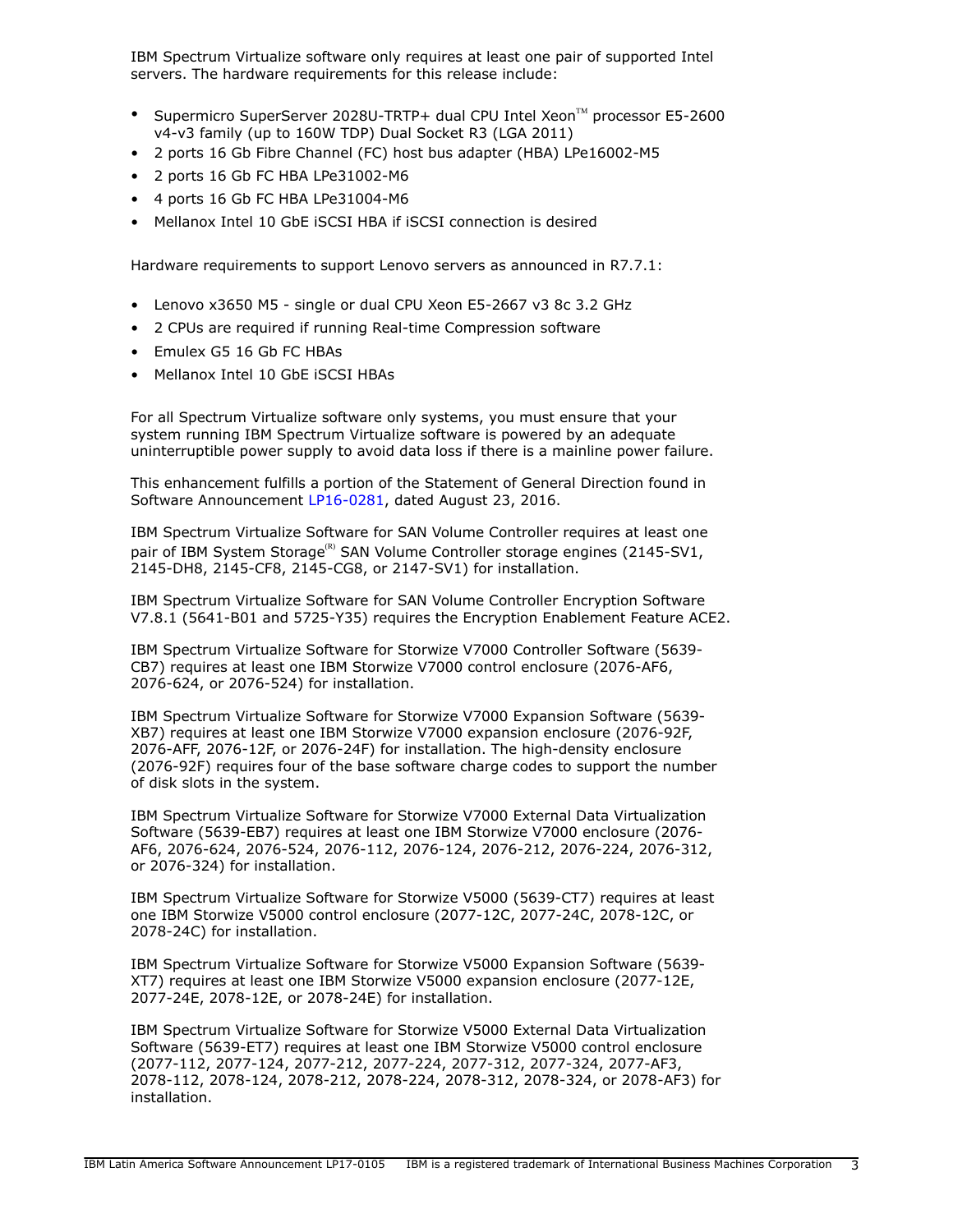IBM Spectrum Virtualize Software for Storwize V5010 V7.8.1 (5639-SV1) requires at least one IBM Storwize V5010 control enclosure (2077-112, 2077-124, 2078-112, or 2078-124) for installation.

IBM Spectrum Virtualize Software for Storwize V5020 V7.8.1 (5639-SV2) requires at least one IBM Storwize V5020 control enclosure (2077-212, 2077-224, 2078-212, or 2078-224) for installation.

IBM Spectrum Virtualize Software for Storwize V5030 V7.8.1 (5639-SV3) requires at least one IBM Storwize V5030 control enclosure (2077-AF3, 2077-312, 2077-324, 2078-AF3, 2078-312, or 2078-324) for installation. The compression feature for V5030 requires the 64 GB cache feature (#ACHD) on models 312 and 324 for machine types 2077 and 2078.

IBM Spectrum Virtualize Software for Storwize V50x0 Expansion V7.8.1 (5639- SV4) requires at least one IBM Storwize V50x0 expansion enclosure (2077-92F, 2077-12F, 2077-24F, 2077-AFF, 2078-92F, 2078-12F, 2078-24F, or 2078-AFF) for installation. The high-density enclosure (2077-92F or 2078-92F) requires four of the base software charge codes to support the number of disk slots in the system.

IBM FlashSystem V840 Software V7.8.1 (5639-FS7) requires an IBM FlashSystem V840 Storage System (9846-AC1 and 9846-AE1, or 9848-AC1 and 9848-AE1) for installation.

IBM FlashSystem V9000 Software V7.8.1 (5639-RB7) requires at least two IBM FlashSystem V9000 Control Enclosures (9846-AC2 or 9848-AC2) and at least one IBM FlashSystem V9000 Storage Enclosure (9846-AE2 or 9848-AE2) or Expansion Enclosure (9846-12F, 9846-24F, 9846-92F, 9848-12F, 9848-24F, or 9848-92F). The high-density expansion enclosure (9846-92F or 9848-92F) requires four FlashSystem™ V9000 Software licenses.

Current support summaries, including specific software, hardware, and firmware levels supported, are maintained at their respective support websites:

- **[SAN Volume Controller](http://www.ibm.com/storage/support/2145)**
- [Storwize V7000](http://www-03.ibm.com/systems/storage/storwize/#Family-of-software)
- [Storwize V5000](http://www-03.ibm.com/systems/storage/storwize/#Family-of-software)
- [Storwize V3700](http://www-03.ibm.com/systems/storage/storwize/#Family-of-software)
- [Storwize V3500](http://www-03.ibm.com/systems/storage/storwize/#Family-of-software)
- [IBM FlashSystem V840](https://www-947.ibm.com/support/entry/portal/product/system_storage/flash_storage/flash_high_availability_systems/ibm_flashsystem_v840?productContext=863560521)
- [IBM FlashSystem V9000](https://www-947.ibm.com/support/entry/portal/product/system_storage/flash_storage/flash_high_availability_systems/ibm_flashsystem_v9000?productContext=-1330121379)

#### <span id="page-3-0"></span>**Planned availability date**

March 17, 2017

Refer to the [Availability of national languages](#page-5-1) section for national language availability.

## <span id="page-3-1"></span>**Description**

Spectrum Virtualize V7.8.1 brings several enhancements to the IBM Spectrum Virtualize suite of offerings, including the Storwize family, SVC, and Spectrum Virtualize as Software Only.

Previous FlashCopy transfer rates were limited to 64 MB per second, requiring extended transfer time on some higher end systems. With the performance of the current models, customers will be able to increase the maximum rate up to 256 MB per second, requiring shorter windows for point-in-time copy transfers and improving system availability at maximum performance. For instance, customers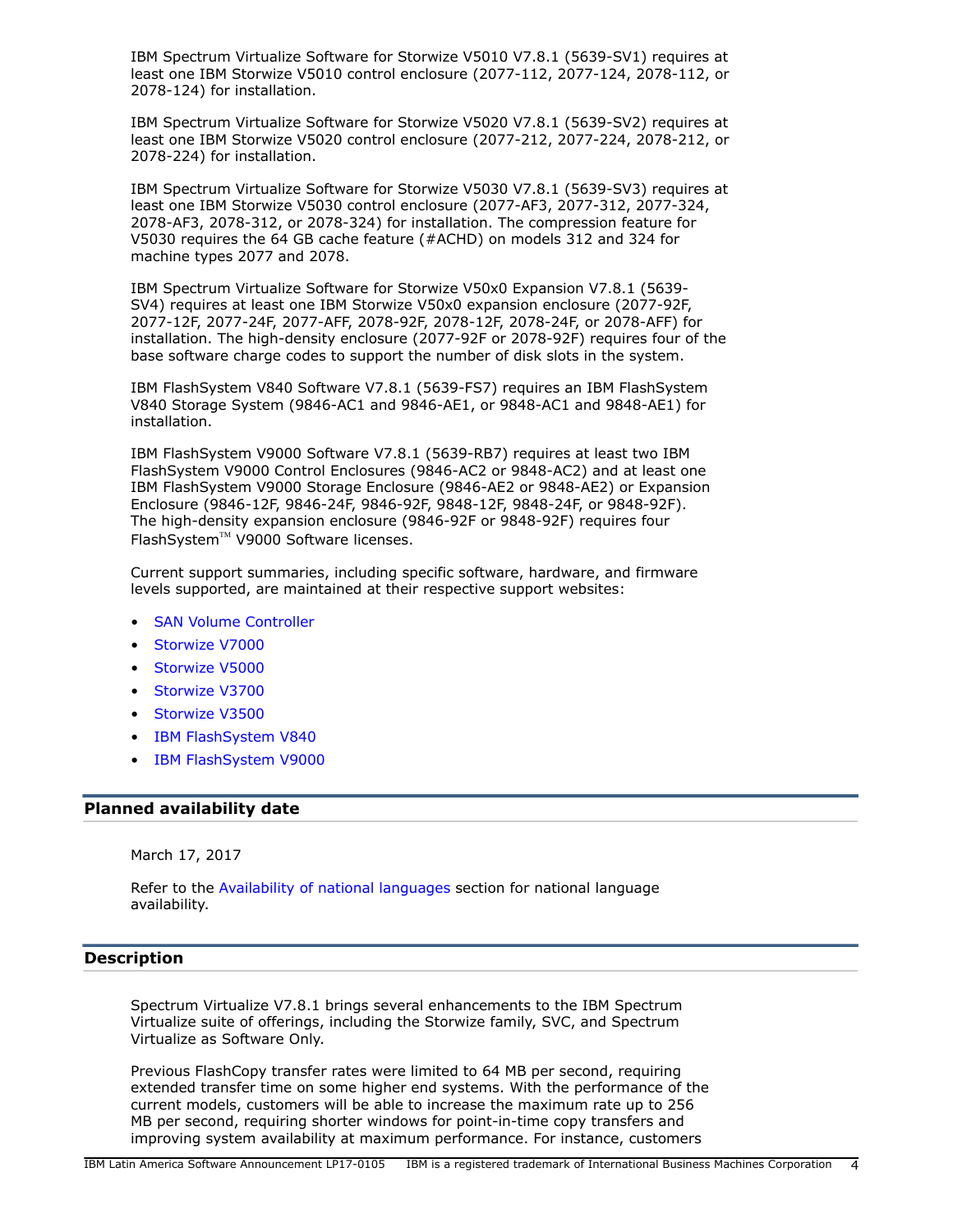who perform their background copies over the weekend will be able to complete copies overnight, further improving flexibility in their FlashCopy management strategy.

I/O throttling is extended to hosts, host groups, and managed disk groups to extend the ability to control the volume of I/O operations served by SVC systems. This control is based on configurable attributes such as bandwidth and IOPS requirements. This will improve the performance management of Spectrum Virtualize systems and deliver increased flexibility in throttling. Host group support is also added to the GUI, completing the integration that begun with CLI support in version 7.8.

Encryption key management is improved by adding support for multiple key servers to manage the encryption keys. This provides redundancy options to the key management strategy, and improves tolerance of key server outages and failures.

Port Congestion Statistic can help detect SAN congestion in performance-related situations. Adding support for the Port Congestion Statistic feature can assist in troubleshooting performance issues and locating the congestion in Fibre Channel traffic. These statistics will be provided for all ports on the system, regardless of the speed of the port.

Resizing of volumes in remote mirror relationships will enable target volumes to be automatically and nondisruptively resized when source volumes are resized. This functionality is key in addressing disaster recovery requirements when workload capacity varies overtime, and enables LUNs to be resized and to capacity use to be optimized while keeping replicated data available.

Improvements in consistency protection for Global and Metro Mirror implementations is provided by automatically restarting the relationships after an outage. This prevents the storage administrator from having to manually restart the relationship after the connection is restored, improving disaster recovery capabilities. With the auto-restart feature, disaster recovery capabilities are retained during the resynchronization of the relationship. Change volumes are used to manage the consistency in remote mirror configurations.

Spectrum Virtualize as Software Only expands its support to cover SuperMicro SuperServer 2028U-TRTP+, in addition to previously supported systems.

#### **Accessibility by people with disabilities**

A US Section 508 Voluntary Product Accessibility Template (VPAT) containing details on accessibility compliance can be found on the [IBM Accessibility](http://www.ibm.com/able/product_accessibility/index.html) website.

#### <span id="page-4-0"></span>**Product positioning**

Customers today face a challenging business environment. There is a need to store more information to make their business more competitive and for IT to be responsive and support initiatives, all while controlling IT costs and limiting the amount of staff required to support IT.

IBM Spectrum Virtualize systems deliver management of storage from entry and midrange up to enterprise disk systems, and enable hosts to attach through SAN, FCoE, or iSCSI to existing Ethernet networks. IBM Spectrum Virtualize is designed to be easy to use, enabling existing staff to start working with it rapidly. IBM Spectrum Virtualize uses virtualization, thin provisioning, and compression technologies to improve storage utilization and meet changing needs quickly and easily. In this way, Spectrum Virtualize products are the ideal complement to server virtualization strategies.

IBM Spectrum Virtualize also enables migration of data from existing storage systems to new ones, simplifying implementation and minimizing disruption. These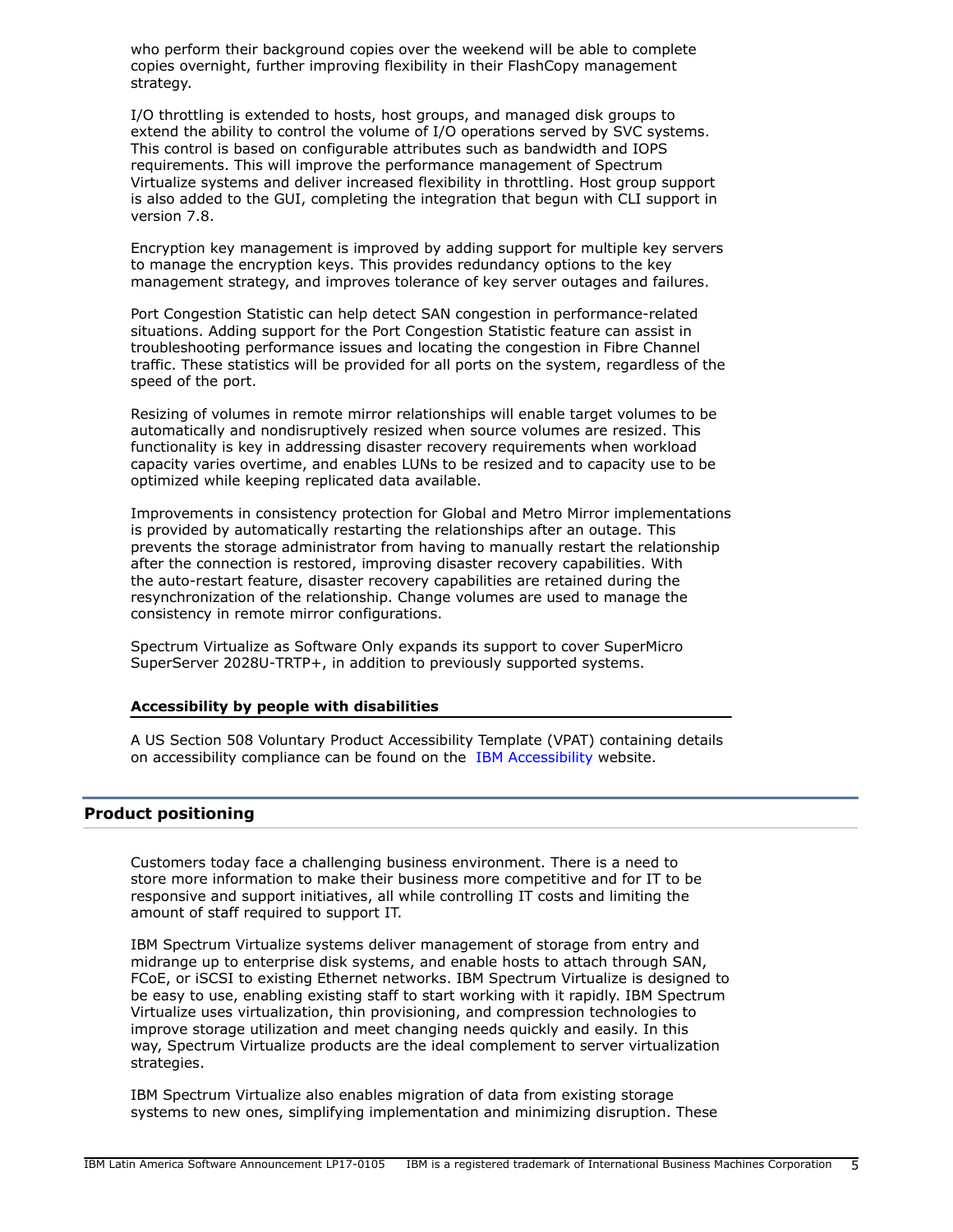are offerings for customers with existing SAN, FCoE, or iSCSI networks who seek to reduce the complexities and costs of managing their storage.

IBM Spectrum Virtualize is a cross-industry offering for customers who are mainly focused on cost savings while dealing with complexity and increasing storage requirements. These customers also focus on scaling capability with reasonable costs, including disaster recovery and data protection functions (Remote Mirroring, FlashCopy), high availability (stretched clusters and HyperSwap<sup>®</sup>), performance features (SSD and Easy Tier ${}^{\text{\tiny(R)}}$ ), and security enhancements (encryption).

## <span id="page-5-1"></span>**Availability of national languages**

Planned and supported geography translations will be available for download by March 17, 2017, at the following product websites:

- [SAN Volume Controller](http://www.ibm.com/storage/support/2145)
- [Storwize V7000](http://www-03.ibm.com/systems/storage/storwize/#Family-of-software)
- [Storwize V5000](http://www-03.ibm.com/systems/storage/storwize/#Family-of-software)
- [Storwize V3700](http://www-03.ibm.com/systems/storage/storwize/#Family-of-software)
- [Storwize V3500](http://www-03.ibm.com/systems/storage/storwize/#Family-of-software)
- [IBM FlashSystem V840](https://www-947.ibm.com/support/entry/portal/product/system_storage/flash_storage/flash_high_availability_systems/ibm_flashsystem_v840?productContext=863560521)
- [IBM FlashSystem V9000](https://www-947.ibm.com/support/entry/portal/product/system_storage/flash_storage/flash_high_availability_systems/ibm_flashsystem_v9000?productContext=-1330121379)

Translation information, if available, can be found at the [Translation Reports](http://www.ibm.com/software/reports/compatibility/clarity/languageCategory.html) website.

## <span id="page-5-0"></span>**Program number**

| Program number | <b>VRM</b> | <b>Program name</b>                                                                                                                      |
|----------------|------------|------------------------------------------------------------------------------------------------------------------------------------------|
| 5641-VC7       | 7.8.1      | IBM Spectrum Virtualize<br>Software for SAN Volume<br>Controller V7                                                                      |
| 5725-M19       | 7.8.1      | IBM Spectrum Virtualize<br>Software for SAN Volume<br>Controller V7 (for Passport<br>Advantage)                                          |
| 5641-CP7       | 7.8.1      | IBM Spectrum Virtualize<br>Software for SAN Volume<br>Controller Real-time<br>Compression Software V7                                    |
| 5725-H04       | 7.8.1      | <b>IBM Spectrum Virtualize</b><br>Software for SAN Volume<br>Controller Real-time<br>Compression Software V7<br>(for Passport Advantage) |
| 5641-B01       | 7.8.1      | IBM Spectrum Virtualize<br>Software for SAN Volume<br><b>Controller Encryption</b><br>Software V7                                        |
| 5725-Y35       | 7.8.1      | IBM Spectrum Virtualize<br>Software for SAN Volume<br><b>Controller Encryption</b><br>Software V7 (for Passport<br>Advantage)            |
| 5725-Z61       | 7.8.1      | IBM Spectrum Virtualize<br>software only V7                                                                                              |
| 5639-VM7       | 7.8.1      | IBM Spectrum Virtualize<br>Software for Storwize<br>V7000                                                                                |
| 5639-EV7       | 7.8.1      | IBM Spectrum Virtualize<br>Software for Storwize                                                                                         |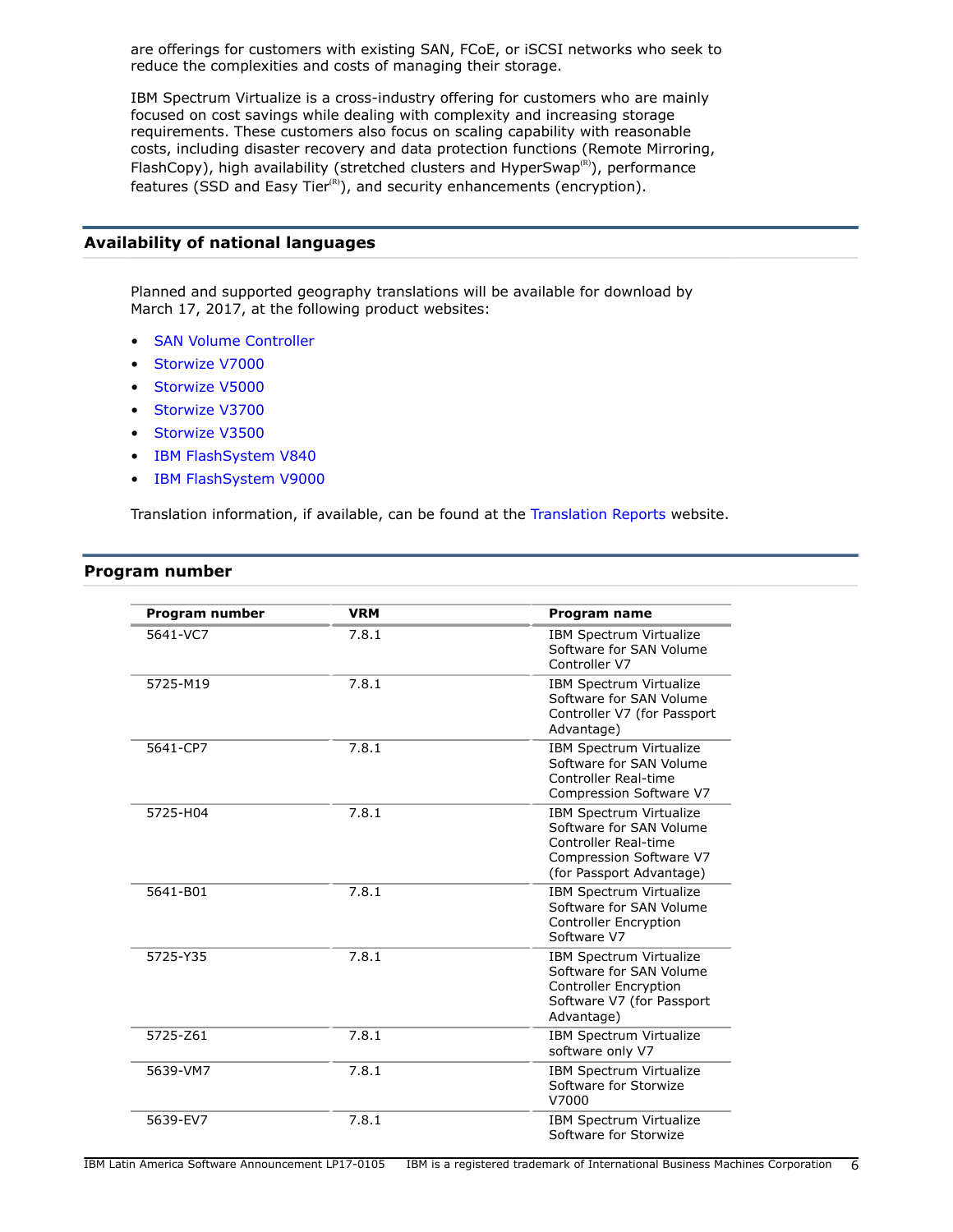| Program number | <b>VRM</b> | Program name                                                                                              |
|----------------|------------|-----------------------------------------------------------------------------------------------------------|
|                |            | V7000 External<br>Virtualization Software                                                                 |
| 5639-RM7       | 7.8.1      | IBM Spectrum Virtualize<br>Software for Storwize<br>V7000 Remote Mirroring<br>Software                    |
| 5639-CP7       | 7.8.1      | IBM Spectrum Virtualize<br>Software for Storwize<br>V7000 Real-time<br><b>Compression Software</b>        |
| 5639-CB7       | 7.8.1      | IBM Spectrum Virtualize<br>Software for Storwize<br>V7000 Controller Software                             |
| 5639-XB7       | 7.8.1      | IBM Spectrum Virtualize<br>Software for Storwize<br>V7000 Expansion Software                              |
| 5639-EB7       | 7.8.1      | IBM Spectrum Virtualize<br>Software for Storwize<br>V7000 External Data<br><b>Virtualization Software</b> |
| 5639-ST7       | 7.8.1      | IBM Spectrum Virtualize<br>Software for Storwize<br>V5000                                                 |
| 5639-CT7       | 7.8.1      | IBM Spectrum Virtualize<br>Software for Storwize<br>V5000 Controller Software                             |
| 5639-XT7       | 7.8.1      | <b>IBM Spectrum Virtualize</b><br>Software for Storwize<br>V5000 Expansion Software                       |
| 5639-ET7       | 7.8.1      | IBM Spectrum Virtualize<br>Software for Storwize<br>V5000 External Data<br>Virtualization Software        |
| 5639-SV1       | 7.8.1      | IBM Spectrum Virtualize<br>Software for Storwize<br>V5010                                                 |
| 5639-SV2       | 7.8.1      | IBM Spectrum Virtualize<br>Software for Storwize<br>V5020                                                 |
| 5639-SV3       | 7.8.1      | IBM Spectrum Virtualize<br>Software for Storwize<br>V5030                                                 |
| 5639-SV4       | 7.8.1      | IBM Spectrum Virtualize<br>Software for V50x0<br>Expansion                                                |
| 5639-FS7       | 7.8.1      | IBM FlashSystem Software<br>V7                                                                            |
| 5639-FC7       | 7.8.1      | IBM FlashSystem Real-<br><b>Time Compression</b><br>Software V7                                           |
| 5639-FR7       | 7.8.1      | IBM FlashSystem Remote<br>Mirroring Software V7                                                           |
| 5639-FV7       | 7.8.1      | IBM FlashSystem External<br>Virtualization Software V7                                                    |
| 5639-RB7       | 7.8.1      | IBM FlashSystem V9000<br>Software V7                                                                      |

## **Product identification number**

# **IBM Spectrum Virtualize Software for SAN Volume Controller V7**

| Program PID number | Maintenance 1 year PID<br>number | Maintenance 3 year PID<br>number |
|--------------------|----------------------------------|----------------------------------|
| 5641-VC7           | 5641-VCA reg                     | 5641-VCC reg                     |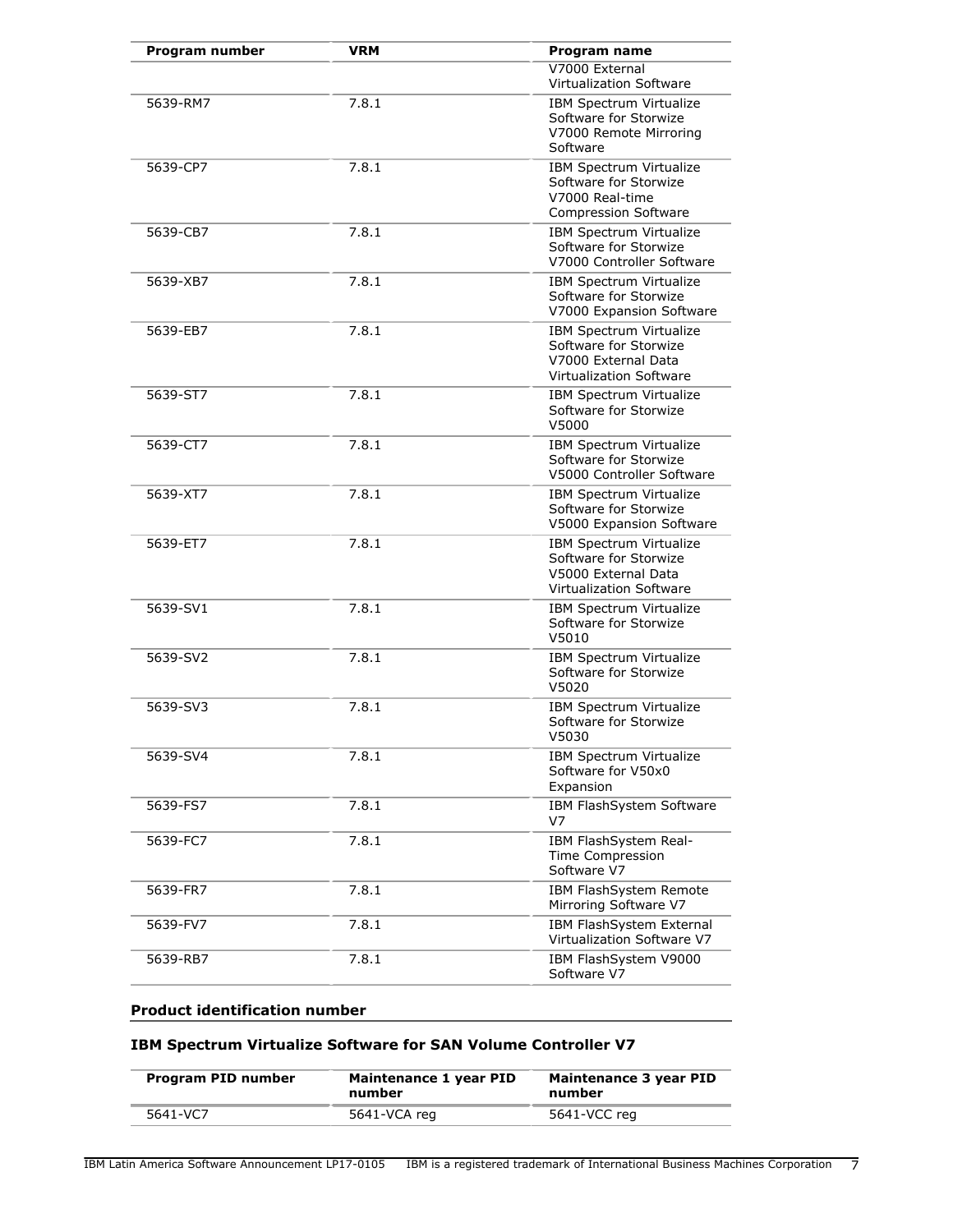| Maintenance 2 year PID | Maintenance 4 year PID | Maintenance 5 year PID |
|------------------------|------------------------|------------------------|
| number                 | number                 | number                 |
| 5641-VCB reg           | 5641-VCD reg           | 5641-VCE reg           |

## **IBM Spectrum Virtualize Software for SAN Volume Controller Real-time Compression Software V7**

| Program PID number               | Maintenance 1 year PID<br>number | Maintenance 3 year PID<br>number        |
|----------------------------------|----------------------------------|-----------------------------------------|
| 5641-CP7                         | 5641-CS1 reg                     | 5641-CS3 reg                            |
| Maintenance 2 year PID<br>number | Maintenance 4 year PID<br>number | <b>Maintenance 5 year PID</b><br>number |
| 5641-CS2 reg                     | 5641-CS4 reg                     | 5641-CS5 reg                            |

## **IBM Spectrum Virtualize Software for SAN Volume Controller Encryption Software V7**

| Program PID number                      | Maintenance 1 year PID<br>number | <b>Maintenance 2 year PID</b><br>number |
|-----------------------------------------|----------------------------------|-----------------------------------------|
| 5641-B01                                | 5641-B02 reg                     | 5641-B03 reg                            |
| <b>Maintenance 3 year PID</b><br>number | Maintenance 4 year PID<br>number | <b>Maintenance 5 year PID</b><br>number |
| 5641-B04 reg                            | 5641-B05 reg                     | 5641-B06 reg                            |

#### **IBM Spectrum Virtualize Software for Storwize V7000 V7**

| Program PID number                      | Maintenance 1 year PID<br>number | Maintenance 3 year PID<br>number        |
|-----------------------------------------|----------------------------------|-----------------------------------------|
| 5639-VM7                                | 5639-SM1 reg/ren                 | 5639-SM3 reg                            |
|                                         | 5639-SM2 afl                     | 5639-SM4 renewal                        |
|                                         |                                  | 5639-SM5 afl                            |
| <b>Maintenance 2 year PID</b><br>number | Maintenance 4 year PID<br>number | <b>Maintenance 5 year PID</b><br>number |
| 5639-SM6 reg                            | 5639-SM7 reg                     | 5639-SM8 reg                            |

#### **IBM Spectrum Virtualize Software for Storwize V7000 External Virtualization Software V7**

| Program PID number                      | Maintenance 1 year PID<br>number | Maintenance 3 year PID<br>number        |
|-----------------------------------------|----------------------------------|-----------------------------------------|
| 5639-EV7                                | 5639-EVA reg/ren                 | 5639-EVD reg                            |
|                                         | 5639-EVB afl                     | 5639-EVE renewal                        |
|                                         |                                  | 5639-EVF afl                            |
| <b>Maintenance 2 year PID</b><br>number | Maintenance 4 year PID<br>number | <b>Maintenance 5 year PID</b><br>number |
| 5639-EVC reg                            | 5639-EVG reg                     | 5639-EVH reg                            |

#### **IBM Spectrum Virtualize Software for Storwize V7000 Remote Mirroring Software V7**

| Program PID number               | Maintenance 1 year PID<br>number | Maintenance 3 year PID<br>number        |
|----------------------------------|----------------------------------|-----------------------------------------|
| 5639-RM7                         | 5639-RMA reg/ren                 | 5639-RMD reg                            |
|                                  | 5639-RMB afl                     | 5639-RME ren                            |
|                                  |                                  | 5639-RMF afl                            |
| Maintenance 2 year PID<br>number | Maintenance 4 year PID<br>number | <b>Maintenance 5 year PID</b><br>number |
| 5639-RMC reg                     | 5639-RMG reg                     | 5639-RMH reg                            |
|                                  |                                  |                                         |

## **IBM Spectrum Virtualize Software for Storwize V7000 Real-time Compression Software V7**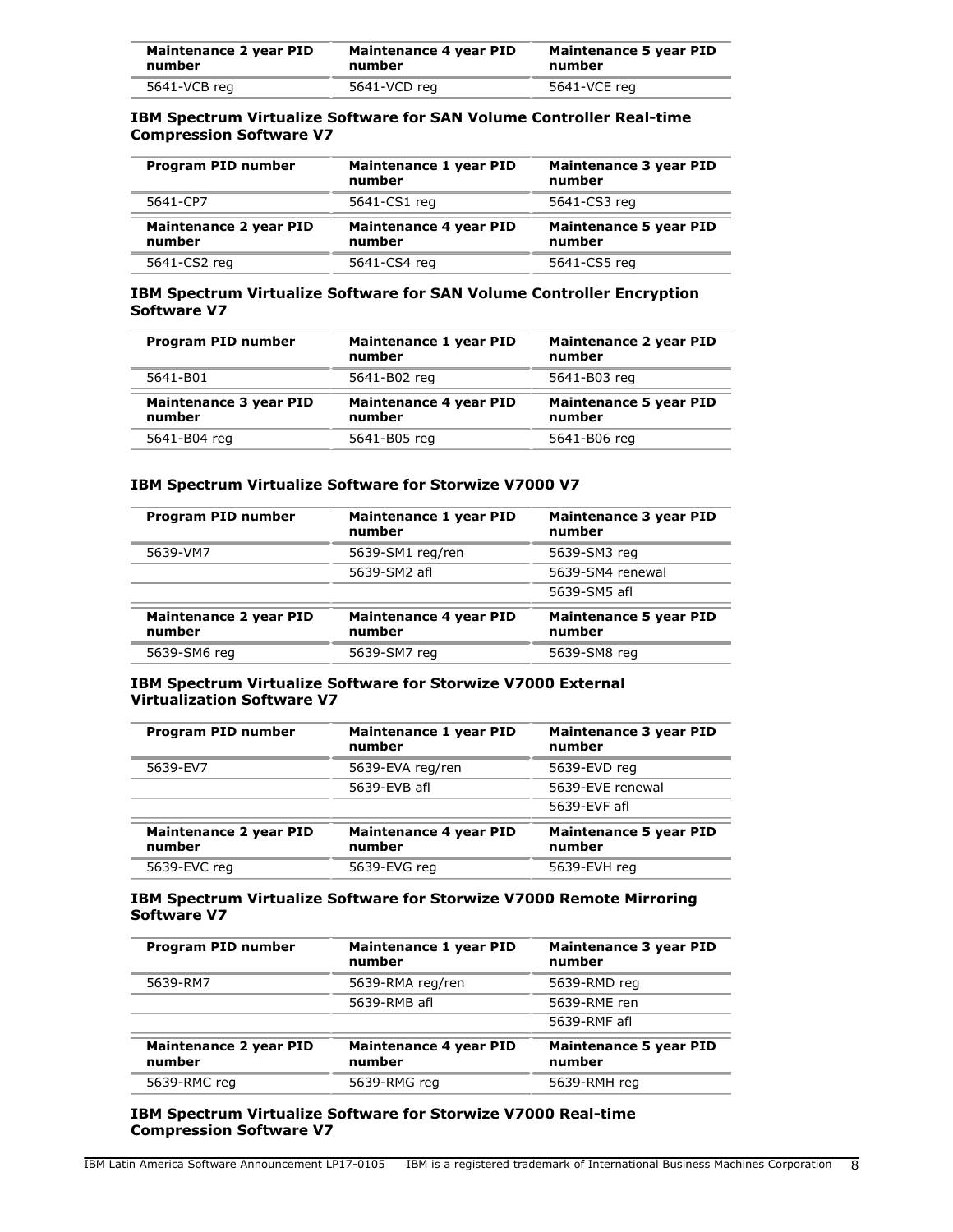| Program PID number                      | Maintenance 1 year PID<br>number        | <b>Maintenance 3 year PID</b><br>number |
|-----------------------------------------|-----------------------------------------|-----------------------------------------|
| 5639-CP7                                | 5639-CS1 reg/ren                        | 5639-CS3 reg                            |
|                                         | 5639-CS2 afl                            | 5639-CS4 renewal                        |
|                                         |                                         | 5639-CS5 afl                            |
| <b>Maintenance 2 year PID</b><br>number | <b>Maintenance 4 year PID</b><br>number | <b>Maintenance 5 year PID</b><br>number |
| 5639-CS6 reg                            | 5639-CS7 reg                            | 5639-CS8 reg                            |

## **IBM Spectrum Virtualize Software for Storwize V7000 Controller Software V7**

| Program PID number               | Maintenance 1 year PID<br>number | Maintenance 3 year PID<br>number        |
|----------------------------------|----------------------------------|-----------------------------------------|
| 5639-CB7                         | 5639-CBA reg/ren                 | 5639-CBC reg                            |
|                                  | 5639-CBB afl                     | 5639-CBD renewal                        |
|                                  |                                  | 5639-CBE afl                            |
| Maintenance 2 year PID<br>number | Maintenance 4 year PID<br>number | <b>Maintenance 5 year PID</b><br>number |
| 5639-CBF reg                     | 5639-CBG reg                     | 5639-CBH reg                            |

## **IBM Spectrum Virtualize Software for Storwize V7000 Expansion Software V7**

| Program PID number               | Maintenance 1 year PID<br>number | Maintenance 3 year PID<br>number        |
|----------------------------------|----------------------------------|-----------------------------------------|
| 5639-XB7                         | 5639-XBA reg/ren                 | 5639-XBC reg                            |
|                                  | 5639-XBB afl                     | 5639-XBD renewal                        |
|                                  |                                  | 5639-XBE afl                            |
| Maintenance 2 year PID<br>number | Maintenance 4 year PID<br>number | <b>Maintenance 5 year PID</b><br>number |
| 5639-XBF reg                     | 5639-XBG reg                     | 5639-XBH reg                            |

## **IBM Spectrum Virtualize Software for Storwize V7000 External Data Virtualization Software V7**

| Maintenance 1 year PID<br>number | Maintenance 3 year PID<br>number        |
|----------------------------------|-----------------------------------------|
| 5639-EBA reg/ren                 | 5639-EBC reg                            |
| 5639-EBB afl                     | 5639-EBD renewal                        |
|                                  | 5639-EBE afl                            |
| Maintenance 4 year PID<br>number | <b>Maintenance 5 year PID</b><br>number |
| 5639-EBG reg                     | 5639-EBH reg                            |
|                                  |                                         |

## **IBM Spectrum Virtualize Software for Storwize V5000 Software V7**

| Program PID number               | Maintenance 1 year PID<br>number | Maintenance 3 year PID<br>number        |
|----------------------------------|----------------------------------|-----------------------------------------|
| 5639-ST7                         | 5639-S13 reg/ren                 | 5639-S15 reg                            |
|                                  | 5639-S14 afl                     | 5639-S16 renewal                        |
|                                  |                                  | 5639-S17 afl                            |
| Maintenance 2 year PID<br>number | Maintenance 4 year PID<br>number | <b>Maintenance 5 year PID</b><br>number |
| 5639-S18 reg                     | 5639-S19 reg                     | 5639-S20 reg                            |

## **IBM Spectrum Virtualize Software for Storwize V5000 Controller Software V7**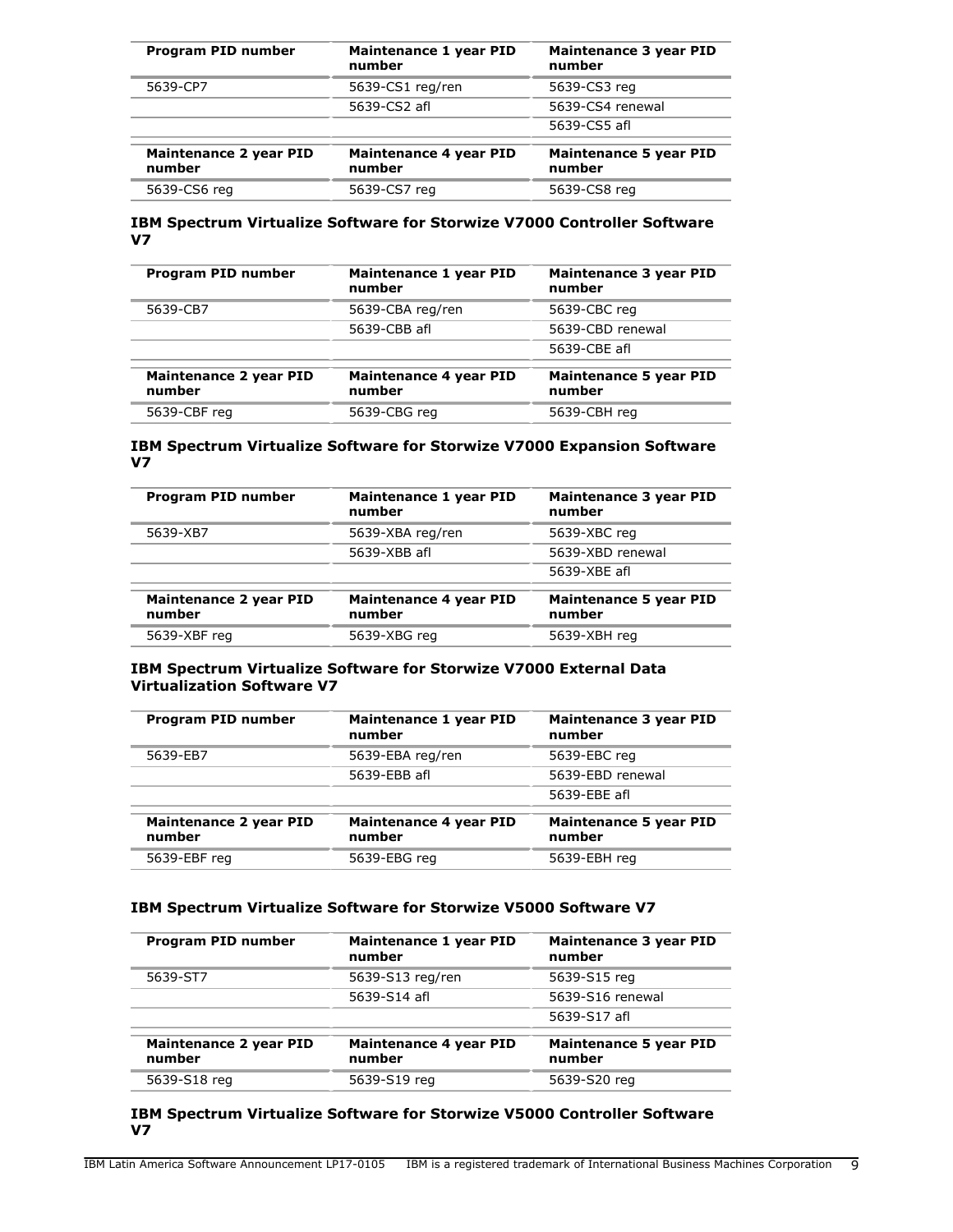| Program PID number                      | Maintenance 1 year PID<br>number        | <b>Maintenance 3 year PID</b><br>number |
|-----------------------------------------|-----------------------------------------|-----------------------------------------|
| 5639-CT7                                | 5639-CTA reg/ren                        | 5639-CTC reg                            |
|                                         | 5639-CTB afl                            | 5639-CTD renewal                        |
|                                         |                                         | 5639-CTE afl                            |
| <b>Maintenance 2 year PID</b><br>number | <b>Maintenance 4 year PID</b><br>number | <b>Maintenance 5 year PID</b><br>number |
| 5639-CTF reg                            | 5639-CTG reg                            | 5639-CTH reg                            |

#### **IBM Spectrum Virtualize Software for Storwize V5000 Expansion Software V7**

| Program PID number                      | Maintenance 1 year PID<br>number | Maintenance 3 year PID<br>number        |
|-----------------------------------------|----------------------------------|-----------------------------------------|
| 5639-XT7                                | 5639-XTA reg/ren                 | 5639-XTC reg                            |
|                                         | 5639-XTB afl                     | 5639-XTD renewal                        |
|                                         |                                  | 5639-XTE afl                            |
| <b>Maintenance 2 year PID</b><br>number | Maintenance 4 year PID<br>number | <b>Maintenance 5 year PID</b><br>number |
| 5639-XTF reg                            | 5639-XTG reg                     | 5639-XTH reg                            |

## **IBM Spectrum Virtualize Software for Storwize V5000 External Data Virtualization Software V7**

| Program PID number                      | Maintenance 1 year PID<br>number | Maintenance 3 year PID<br>number        |
|-----------------------------------------|----------------------------------|-----------------------------------------|
| 5639-ET7                                | 5639-ETA reg/ren                 | 5639-ETC reg                            |
|                                         | 5639-ETB afl                     | 5639-ETD renewal                        |
|                                         |                                  | 5639-ETE afl                            |
| <b>Maintenance 2 year PID</b><br>number | Maintenance 4 year PID<br>number | <b>Maintenance 5 year PID</b><br>number |
| 5639-ETF reg                            | 5639-ETG reg                     | 5639-ETH reg                            |

## **IBM Spectrum Virtualize Software for Storwize V5010 V7**

| Program PID number                      | Maintenance 1 year PID<br>number | Maintenance 3 year PID<br>number        |
|-----------------------------------------|----------------------------------|-----------------------------------------|
| 5639-SV1                                | 5639-SVA reg/ren                 | 5639-SVC reg                            |
|                                         | 5639-SVB afl                     | 5639-SVD renewal                        |
|                                         |                                  | 5639-SVE afl                            |
| <b>Maintenance 2 year PID</b><br>number | Maintenance 4 year PID<br>number | <b>Maintenance 5 year PID</b><br>number |
| 5639-SVF reg                            | 5639-SVG reg                     | 5639-SVH reg                            |

## **IBM Spectrum Virtualize Software for Storwize V5020 V7**

| Program PID number                      | Maintenance 1 year PID<br>number | Maintenance 3 year PID<br>number        |
|-----------------------------------------|----------------------------------|-----------------------------------------|
| 5639-SV2                                | 5639-SVJreg/ren                  | 5639-SVL reg                            |
|                                         | 5639-SVK afl                     | 5639-SVM renewal                        |
|                                         |                                  | 5639-SVN afl                            |
| <b>Maintenance 2 year PID</b><br>number | Maintenance 4 year PID<br>number | <b>Maintenance 5 year PID</b><br>number |
| 5639-SVP reg                            | 5639-SVQ reg                     | 5639-SVR reg                            |

# **IBM Spectrum Virtualize Software for Storwize V5030 V7**

| Program PID number | Maintenance 1 year PID<br>number | Maintenance 3 year PID<br>number |
|--------------------|----------------------------------|----------------------------------|
| 5639-SV3           | 5639-SVS reg/ren                 | 5639-SVU reg                     |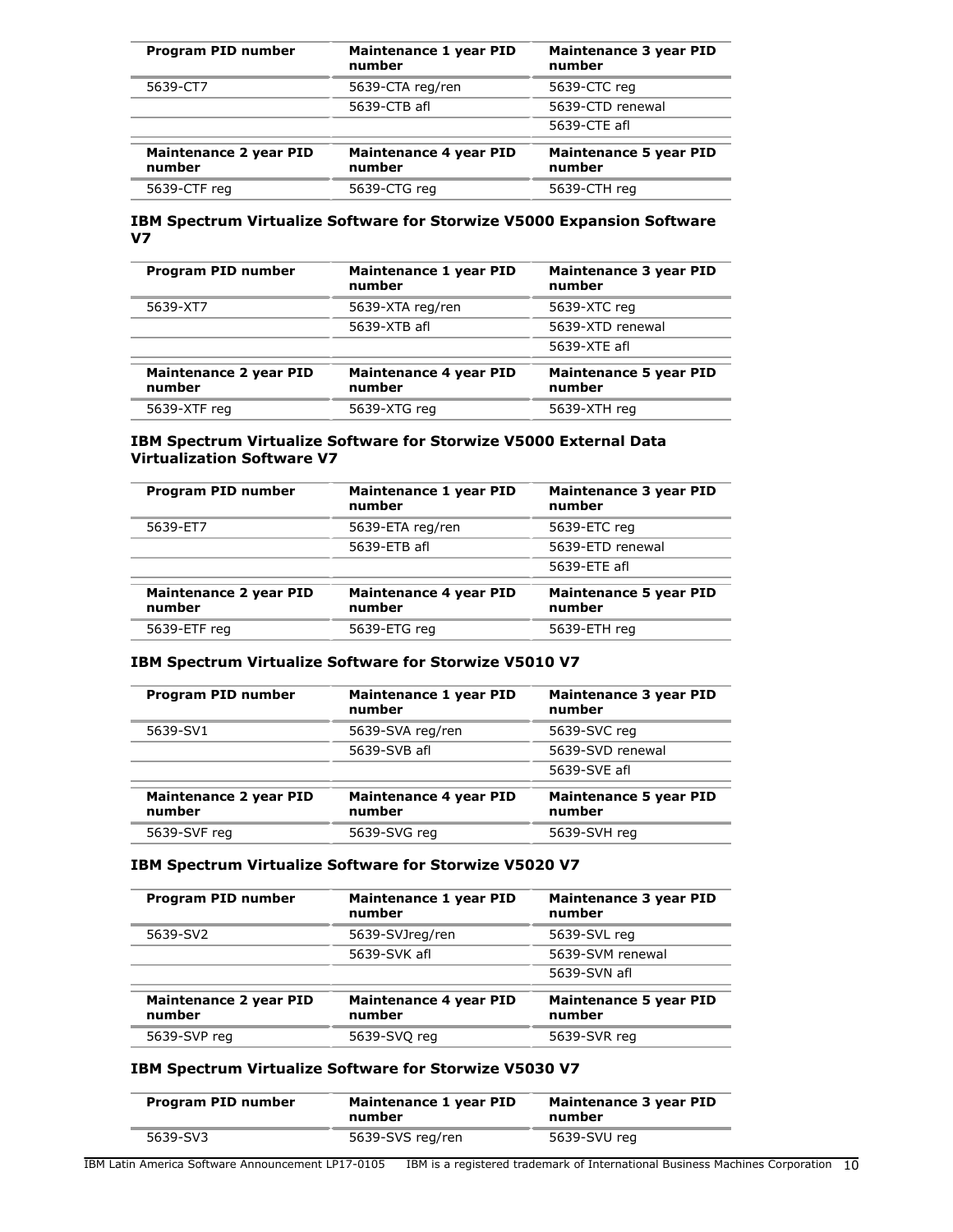| Program PID number               | Maintenance 1 year PID<br>number | Maintenance 3 year PID<br>number        |
|----------------------------------|----------------------------------|-----------------------------------------|
|                                  | 5639-SVT afl                     | 5639-SVV renewal                        |
|                                  |                                  | 5639-SVW afl                            |
| Maintenance 2 year PID<br>number | Maintenance 4 year PID<br>number | <b>Maintenance 5 year PID</b><br>number |
| 5639-SVX reg                     | 5639-SVY reg                     | 5639-SVZ reg                            |

## **IBM Spectrum Virtualize Software for Storwize V50x0 Expansion V7**

| <b>Program PID number</b>               | Maintenance 1 year PID<br>number | Maintenance 3 year PID<br>number        |
|-----------------------------------------|----------------------------------|-----------------------------------------|
| 5639-SV4                                | 5639-SSJ reg/ren                 | 5639-SSL reg                            |
|                                         | 5639-SSK afl                     | 5639-SSM renewal                        |
|                                         |                                  | 5639-SSN afl                            |
| <b>Maintenance 2 year PID</b><br>number | Maintenance 4 year PID<br>number | <b>Maintenance 5 year PID</b><br>number |
| 5639-SSP reg                            | 5639-SSQ reg                     | 5639-SSR reg                            |

## **IBM FlashSystem Software V7**

| Program PID number                      | Maintenance 1 year PID<br>number | <b>Maintenance 3 year PID</b><br>number |
|-----------------------------------------|----------------------------------|-----------------------------------------|
| 5639-FS7                                | 5639-FSA reg/ren                 | 5639-FSC reg                            |
|                                         | 5639-FSB afl                     | 5639-FSD renewal                        |
|                                         |                                  | 5639-FSE afl                            |
| <b>Maintenance 2 year PID</b><br>number | Maintenance 4 year PID<br>number | <b>Maintenance 5 year PID</b><br>number |
| 5639-FSF reg                            | 5639-FSG reg                     | 5639-FSH reg                            |

## **IBM FlashSystem Real-Time Compression Software V7**

| Program PID number                      | Maintenance 1 year PID<br>number | Maintenance 3 year PID<br>number        |
|-----------------------------------------|----------------------------------|-----------------------------------------|
| 5639-FC7                                | 5639-FCA reg/ren                 | 5639-FCC reg                            |
|                                         | 5639-FCB afl                     | 5639-FCD renewal                        |
|                                         |                                  | 5639-FCE afl                            |
| <b>Maintenance 2 year PID</b><br>number | Maintenance 4 year PID<br>number | <b>Maintenance 5 year PID</b><br>number |
| 5639-FCF reg                            | 5639-FCG reg                     | 5639-FCH reg                            |

## **IBM FlashSystem Remote Mirroring Software V7**

| <b>Program PID number</b>               | Maintenance 1 year PID<br>number | <b>Maintenance 3 year PID</b><br>number |
|-----------------------------------------|----------------------------------|-----------------------------------------|
| 5639-FR7                                | 5639-FRA reg/ren                 | 5639-FRC reg                            |
|                                         | 5639-FRB afl                     | 5639-FRD renewal                        |
|                                         |                                  | 5639-FRE afl                            |
| <b>Maintenance 2 year PID</b><br>number | Maintenance 4 year PID<br>number | <b>Maintenance 5 year PID</b><br>number |
| 5639-FRF reg                            | 5639-FRG reg                     | 5639-FRH reg                            |

## **IBM FlashSystem External Virtualization Software V7**

| Program PID number | Maintenance 1 year PID<br>number | Maintenance 3 year PID<br>number |
|--------------------|----------------------------------|----------------------------------|
| 5639-FV7           | 5639-FVA reg/ren                 | 5639-FVC reg                     |
|                    | 5639-FVB afl                     | 5639-FVD renewal                 |
|                    |                                  | 5639-FVE afl                     |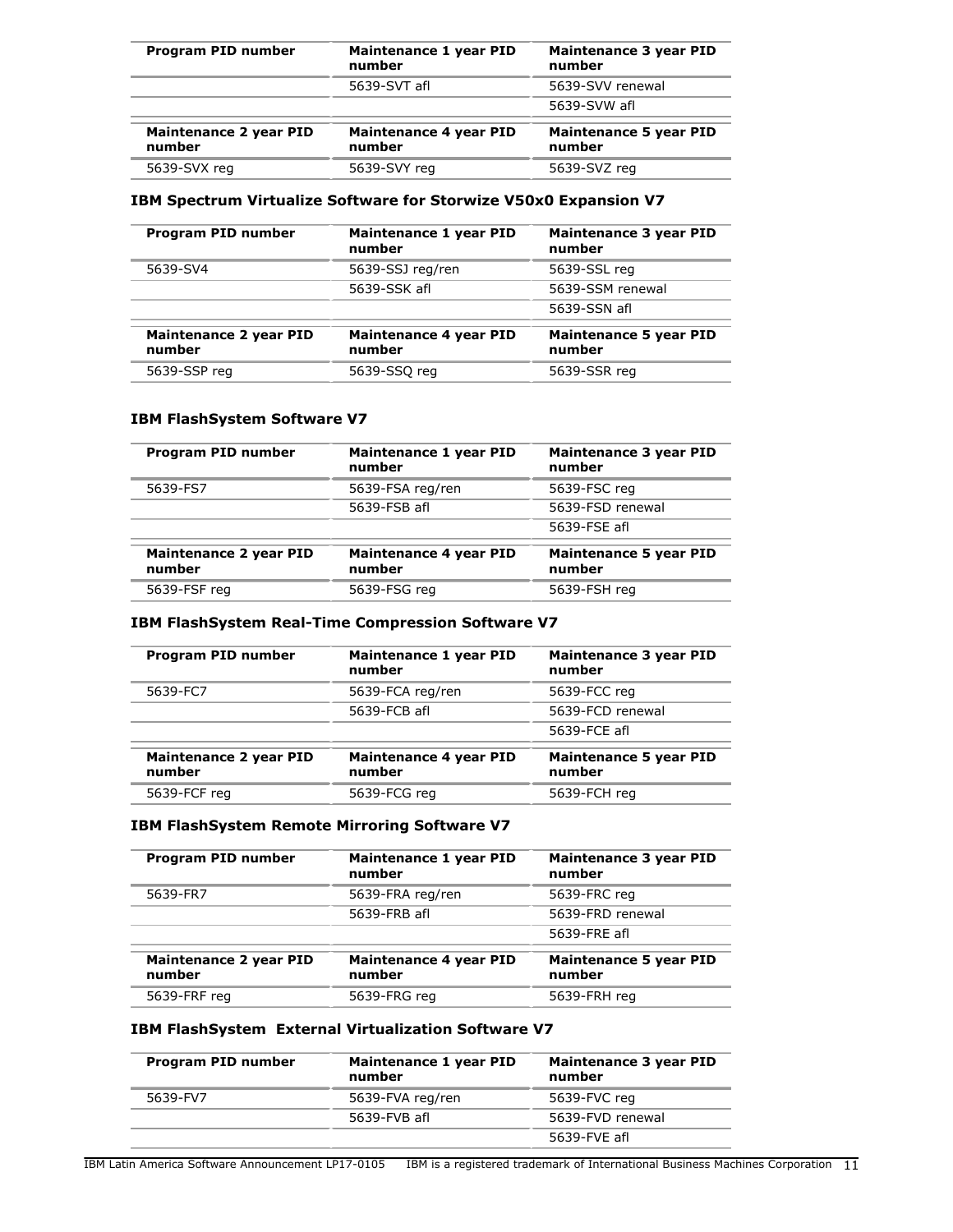| Maintenance 2 year PID | Maintenance 4 year PID | Maintenance 5 year PID |
|------------------------|------------------------|------------------------|
| number                 | number                 | number                 |
| 5639-FVF reg           | 5639-FVG reg           | 5639-FVH reg           |

## **IBM FlashSystem V9000 Software V7**

| Program PID number                      | Maintenance 1 year PID<br>number | Maintenance 3 year PID<br>number        |
|-----------------------------------------|----------------------------------|-----------------------------------------|
| 5639-RB7                                | 5639-RBA reg/ren                 | 5639-RBC reg                            |
|                                         | 5639-RBB afl                     | 5639-RBD renewal                        |
|                                         |                                  | 5639-RBE afl                            |
| <b>Maintenance 2 year PID</b><br>number | Maintenance 4 year PID<br>number | <b>Maintenance 5 year PID</b><br>number |
| 5639-RBF reg                            | 5639-RBG reg                     | 5639-RBH reg                            |

Software Maintenance renewals for Spectrum Virtualize for SVC and Spectrum Virtualize Software only are managed in Passport Advantage.

## **Offering Information**

Product information is available on the [IBM Offering Information](http://www.ibm.com/common/ssi) website.

More information is also available on the [Passport Advantage and Passport](http://www.ibm.com/software/passportadvantage) Advantage  $Express^{(R)}$  website.

## <span id="page-11-0"></span>**Publications**

No publications are shipped with these programs.

The following publications can be downloaded in PDF format from the websites below:

| Title                                                                                          | Order number |
|------------------------------------------------------------------------------------------------|--------------|
| <b>IBM SAN Volume Controller Model 2145-</b><br>DH8 Hardware Installation Guide                | GC27-3923    |
| <b>IBM SAN Volume Controller Hardware</b><br>Maintenance Guide                                 | GC27-2283    |
| <b>IBM SAN Volume Controller</b><br>Troubleshooting Guide                                      | GC27-2284    |
| <b>IBM SAN Volume Controller and Storwize</b><br>Family Command-Line Interface User's<br>Guide | GC27-2287    |
|                                                                                                |              |
| <b>IBM Storwize V7000 Read First</b>                                                           | GC27-2293-01 |
| IBM Storwize V7000 Gen 2 Quick<br>Installation Guide                                           | GC27-6500    |
| IBM Storwize V7000 Troubleshooting,<br>Recovery, and Maintenance Guide                         | GC27-2291-02 |
|                                                                                                |              |
| IBM Storwize V5000 Gen 2 Quick<br><b>Installation Guide</b>                                    | CG27-8581    |
| IBM Storwize V5000 Installation Poster                                                         | SC27-5923-00 |
| IBM Storwize V5000 Read First Flyer                                                            | GI13-2860-00 |
| <b>IBM Systems Safety Notices</b>                                                              | G229-9054-06 |

To view online information and link to a download site, go to the [IBM Storwize](http://www-01.ibm.com/support/knowledgecenter/STHGUJ/welcome) [V5000](http://www-01.ibm.com/support/knowledgecenter/STHGUJ/welcome) page in IBM Knowledge Center, then see the publications listed under the 7.7.0 release.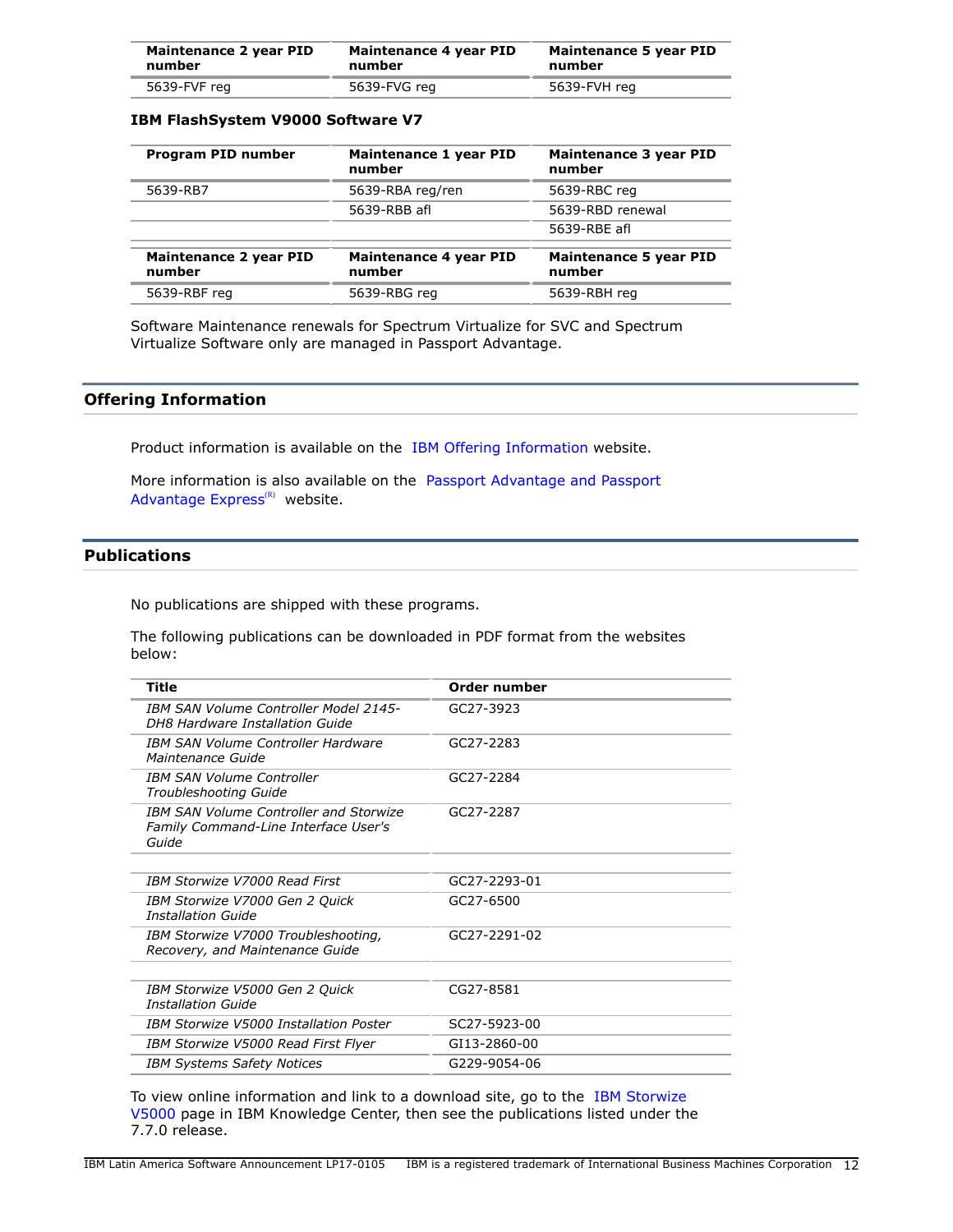To order additional selected hardcopy publications for a fee or to download free PDF format publications, go to the [IBM Publications Center](http://www.ibm.com/shop/publications/order) website.

To directly download publications in PDF format, go to the IBM product support website.

- [SAN Volume Controller](http://www.ibm.com/storage/support/2145)
- [Storwize V7000](http://www-03.ibm.com/systems/storage/storwize/#Family-of-software)
- [Storwize V5000](http://www-03.ibm.com/systems/storage/storwize/#Family-of-software)
- [Storwize V3700](http://www-03.ibm.com/systems/storage/storwize/#Family-of-software)
- [Storwize V3500](http://www-03.ibm.com/systems/storage/storwize/#Family-of-software)
- [IBM FlashSystem V840](https://www-947.ibm.com/support/entry/portal/product/system_storage/flash_storage/flash_high_availability_systems/ibm_flashsystem_v840?productContext=863560521)
- [IBM FlashSystem V9000](https://www-947.ibm.com/support/entry/portal/product/system_storage/flash_storage/flash_high_availability_systems/ibm_flashsystem_v9000?productContext=-1330121379)

Contact your IBM representative.

#### **IBM Publications Center**

Hard copies of selected publications are available for a fee from the IBM Publications Center, as well as free softcopy publications. The Publications Center is a worldwide central repository for IBM product publications and marketing material with a catalog of 70,000 items. Extensive search facilities are provided. A large number of publications are available online in various file formats, and they can all be downloaded.

## <span id="page-12-0"></span>**Technical information**

#### **Specified operating environment**

#### <span id="page-12-1"></span>*Hardware requirements*

IBM Spectrum Virtualize Software for SAN Volume Controller requires at least one pair of IBM System Storage SVC (2145-SV1, 2145-DH8, 2145-CF8, 2145-CG8, or 2147- SV1) storage engines for installation.

IBM Spectrum Virtualize Software for SAN Volume Controller Encryption Software V7.8.1 (5641- B01 and 5725-Y35) requires the Encryption Enablement feature ACE2.

IBM Spectrum Virtualize Software for Storwize V7000 Controller Software (5639- CB7) requires at least one IBM Storwize V7000 control enclosure (2076-AF6, 2076-624, or 2076-524) for installation.

IBM Spectrum Virtualize Software for Storwize V7000 Expansion Software (5639- XB7) requires at least one IBM Storwize V7000 expansion enclosure (2076-92F, 2076-AFF, 2076-312, or 2076-324) for installation. The high-density enclosure (2076-92F) requires four of the base software charge codes to support the number of disk slots in the system.

IBM Spectrum Virtualize Software for Storwize V7000 External Data Virtualization Software (5639-EB7) requires at least one IBM Storwize V7000 enclosure (2076- AF6, 2076-624, 2076-524, 2076-112, 2076-124, 2076-312, or 2076-324) for installation.

IBM Spectrum Virtualize Software for Storwize V5000 (5639-CT7) requires at least one IBM Storwize V5000 control enclosure (2077-112, 2077-124, 2077-212, 2077-224, 2077-312, 2077-324, 2078-112, 2078-124, 2078-212, 2078-224, 2078-312, or 2078-324) for installation.

IBM Spectrum Virtualize Software for Storwize V5000 Expansion Software (5639- XT7) requires at least one IBM Storwize V5000 expansion enclosure (2077-12E, 2077-24E, 2078-12E, or 2078-24E) for installation.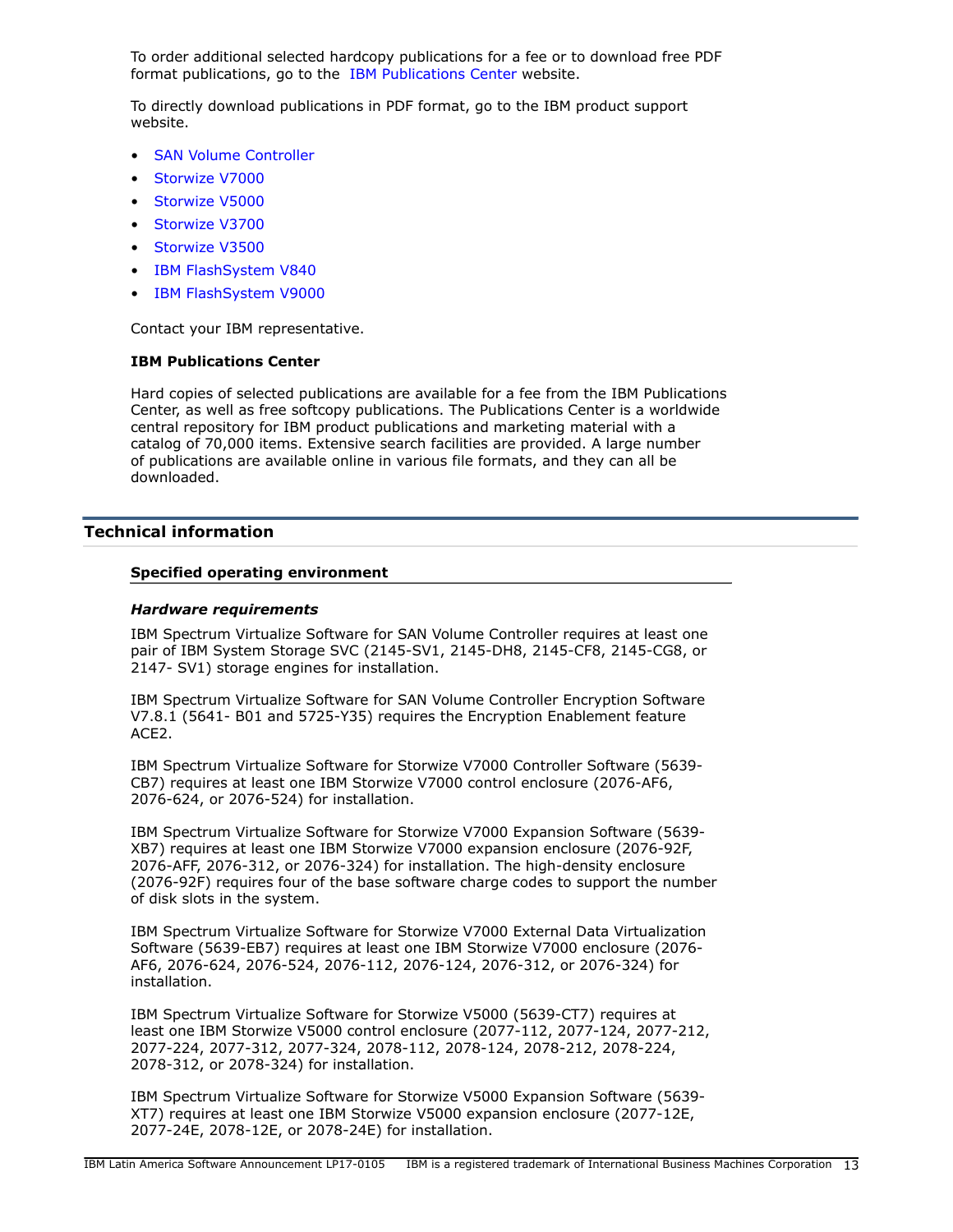IBM Spectrum Virtualize Software for Storwize V5000 External Data Virtualization Software (5639-ET7) requires at least one IBM Storwize V5000 control enclosure (2077-112, 2077-124, 2077-212, 2077-224, 2077-312, 2077-324, 2077-AF3, 2078-112, 2078-124, 2078-212, 2078-224, 2078-312, 2078-324, or 2078-AF3) for installation.

IBM Spectrum Virtualize Software for Storwize V5010 V7.8.1 (5639-SV1) requires at least one IBM Storwize V5010 control enclosure (2077-112, 2077-124, 2078-112, or 2078-124) for installation.

IBM Spectrum Virtualize Software for Storwize V5020 V7.8.1 (5639-SV2) requires at least one IBM Storwize V5020 control enclosure (2077-212, 2077-224, 2078-212, or 2078-224) for installation.

IBM Spectrum Virtualize Software for Storwize V5030 V7.8.1 (5639-SV3) requires at least one IBM Storwize V5030 control enclosure (2077-AF3, 2077-312, 2077-324, 2078-AF3, 2078-312, or 2078-324) for installation. The compression feature for V5030 requires the 64 GB cache feature (#ACHD) on models 312 and 324 for machine types 2077 and 2078.

IBM Spectrum Virtualize Software for Storwize V50x0 Expansion V7.8.1 (5639- SV4) requires at least one IBM Storwize V50x0 expansion enclosure (2077-92F, 2077-12F, 2077-24F, 2077-AFF, 2078-92F, 2078-12F, 2078-24F, or 2078-AFF) for installation. The high-density enclosure (2077-92F or 2078-92F) requires four of the base software charge codes to support the number of disk slots in the system.

IBM FlashSystem V840 Software V7.8.1 (5639-FS7) requires an IBM FlashSystem V840 Storage System (9846-AC1 and 9846-AE1, or 9848-AC1 and 9848-AE1) for installation.

IBM FlashSystem V9000 Software V7.8.1 (5639-RB7) requires at least two IBM FlashSystem V9000 Control Enclosures (9846-AC2 or 9848-AC2) and at least one IBM FlashSystem V9000 Storage Enclosure (9846-AE2 or 9848-AE2) or Expansion Enclosure (9846-12F, 9846-24F, 9846-92F, 9848-12F, 9848-24F, or 9848-92F). The high-density expansion enclosure (9846-92F or 9848-92F) requires four FlashSystem V9000 Software licenses.

Current support summaries, including specific software, hardware, and firmware levels supported, are maintained at their respective support websites:

- [SAN Volume Controller](http://www.ibm.com/storage/support/2145)
- [Storwize V7000](http://www-03.ibm.com/systems/storage/storwize/#Family-of-software)
- [Storwize V5000](http://www-03.ibm.com/systems/storage/storwize/#Family-of-software)
- [Storwize V3700](http://www-03.ibm.com/systems/storage/storwize/#Family-of-software)
- [Storwize V3500](http://www-03.ibm.com/systems/storage/storwize/#Family-of-software)
- [IBM FlashSystem V840](https://www-947.ibm.com/support/entry/portal/product/system_storage/flash_storage/flash_high_availability_systems/ibm_flashsystem_v840?productContext=863560521)
- [IBM FlashSystem V9000](https://www-947.ibm.com/support/entry/portal/product/system_storage/flash_storage/flash_high_availability_systems/ibm_flashsystem_v9000?productContext=-1330121379)

## *Software requirements*

Installation of IBM Spectrum Virtualize Software V7.8.1 can be done directly from systems running Storwize Family Software V7.6.

For current hardware and software interoperability dependencies, and other product environment and configuration information, refer to the respective support website:

- **[SAN Volume Controller](http://www.ibm.com/storage/support/2145)**
- [Storwize V7000](http://www-03.ibm.com/systems/storage/storwize/#Family-of-software)
- [Storwize V5000](http://www-03.ibm.com/systems/storage/storwize/#Family-of-software)
- [Storwize V3700](http://www-03.ibm.com/systems/storage/storwize/#Family-of-software)
- [Storwize V3500](http://www-03.ibm.com/systems/storage/storwize/#Family-of-software)
- [IBM FlashSystem V840](https://www-947.ibm.com/support/entry/portal/product/system_storage/flash_storage/flash_high_availability_systems/ibm_flashsystem_v840?productContext=863560521)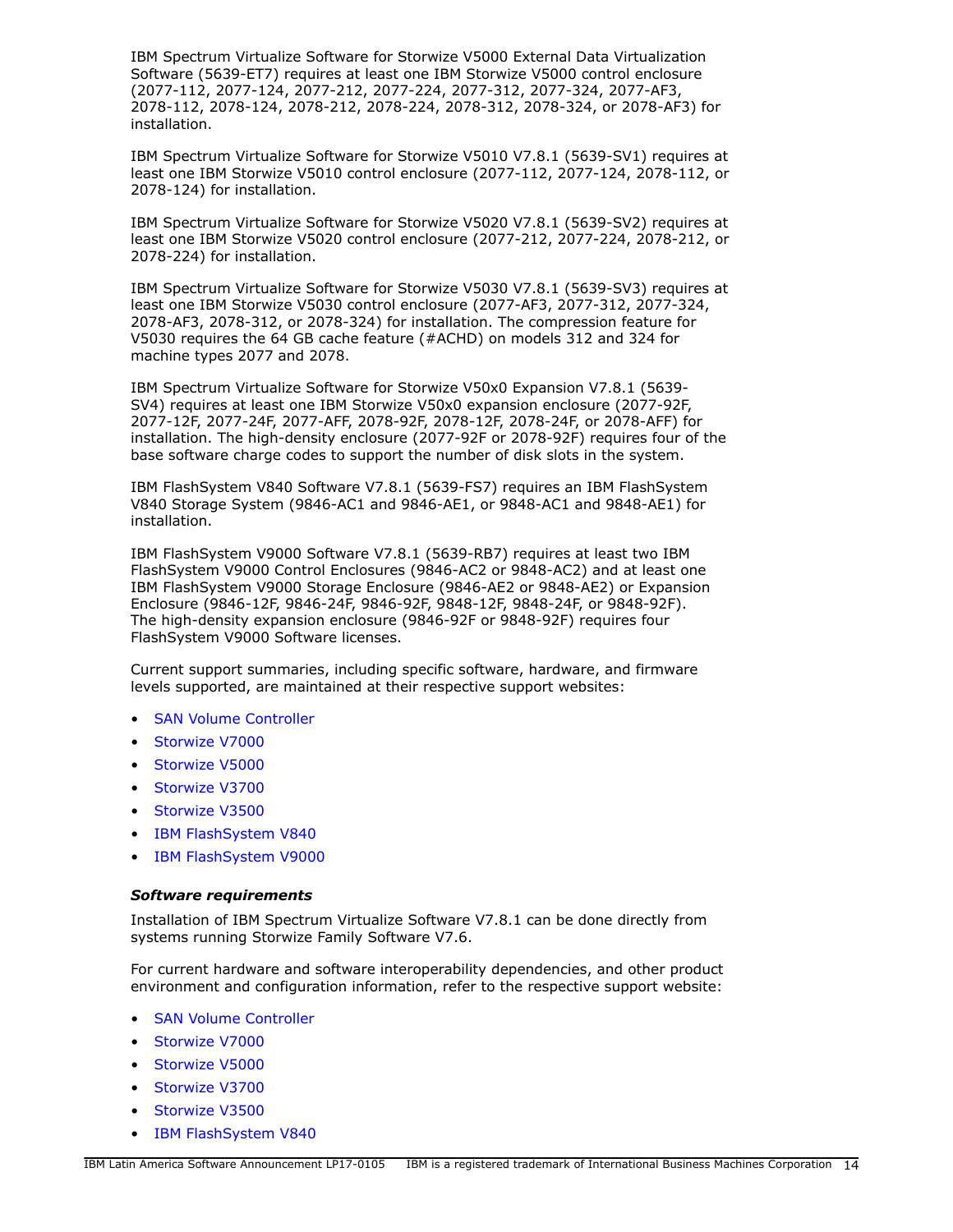#### • [IBM FlashSystem V9000](https://www-947.ibm.com/support/entry/portal/product/system_storage/flash_storage/flash_high_availability_systems/ibm_flashsystem_v9000?productContext=-1330121379)

IBM includes one year of software maintenance with each program license acquired. The initial period of software maintenance can be extended by the purchase of a renewal option when ordered through Passport Advantage or Passport Advantage Express.

**Note:** Only IBM Spectrum Virtualize Software for SVC can be ordered through Passport Advantage.

When ordering using the program number with feature codes, software maintenance can be extended by selecting the applicable two-, three-, four-, or five-year software maintenance registration program number and features.

There are no software licenses required or available for IBM Storwize V3500 and IBM Storwize V3700.

For the IBM Spectrum Virtualize Software for SVC software only, all software maintenance renewals will be managed and invoiced through Passport Advantage.

Refer to the [Description](#page-3-1) section for new storage system and host environment support added by this release. For all current storage systems and host environments supported, go to the respective support website.

- [SAN Volume Controller](http://www.ibm.com/storage/support/2145)
- [Storwize V7000](http://www-03.ibm.com/systems/storage/storwize/#Family-of-software)
- [Storwize V5000](http://www-03.ibm.com/systems/storage/storwize/#Family-of-software)
- [Storwize V3700](http://www-03.ibm.com/systems/storage/storwize/#Family-of-software)
- [Storwize V3500](http://www-03.ibm.com/systems/storage/storwize/#Family-of-software)
- [IBM FlashSystem V840](https://www-947.ibm.com/support/entry/portal/product/system_storage/flash_storage/flash_high_availability_systems/ibm_flashsystem_v840?productContext=863560521)
- [IBM FlashSystem V9000](https://www-947.ibm.com/support/entry/portal/product/system_storage/flash_storage/flash_high_availability_systems/ibm_flashsystem_v9000?productContext=-1330121379)

#### *Compatibility*

For further information about currently supported environments and operating guidelines, go to the respective support website:

- [SVC](http://www.ibm.com/storage/support/2145)
- [Storwize V7000](http://www-03.ibm.com/systems/storage/storwize/#Family-of-software)
- [Storwize V5000](http://www-03.ibm.com/systems/storage/storwize/#Family-of-software)
- [Storwize V3700](http://www-03.ibm.com/systems/storage/storwize/#Family-of-software)
- [Storwize V3500](http://www-03.ibm.com/systems/storage/storwize/#Family-of-software)
- [IBM FlashSystem V840](https://www-947.ibm.com/support/entry/portal/product/system_storage/flash_storage/flash_high_availability_systems/ibm_flashsystem_v840?productContext=863560521)
- [IBM FlashSystem V9000](https://www-947.ibm.com/support/entry/portal/product/system_storage/flash_storage/flash_high_availability_systems/ibm_flashsystem_v9000?productContext=-1330121379)

#### *Limitations*

This program only operates on specified storage hardware as detailed in the [Hardware requirements](#page-12-1) section.

For additional information, refer to the [Usage restriction](#page-23-0) section in the Terms and conditions section of this announcement, and to the License Information document that is available on the [IBM Software License Agreement](http://www.ibm.com/software/sla/sladb.nsf) website.

Additional information on configuration limitations and configuration guidelines is further documented in the README file accompanying the Spectrum Virtualize Software or in furnished publications for this product available at the [IBM SVC](http://www.ibm.com/storage/support/2145), [IBM](http://www.ibm.com/storage/support/storwize/v7000) [Storwize V7000](http://www.ibm.com/storage/support/storwize/v7000), [IBM Storwize V5000](http://www.ibm.com/storage/support/storwize/v5000), [IBM Storwize V3700,](http://www.ibm.com/storage/support/storwize/v3700) [IBM Storwize V3500,](http://www.ibm.com/storage/support/storwize/v3500) [IBM FlashSystem V840](https://www-947.ibm.com/support/entry/portal/product/system_storage/flash_storage/flash_high_availability_systems/ibm_flashsystem_v840?productContext=863560521), or [IBM FlashSystem V9000](https://www-947.ibm.com/support/entry/portal/product/system_storage/flash_storage/flash_high_availability_systems/ibm_flashsystem_v9000?productContext=-1330121379) support websites.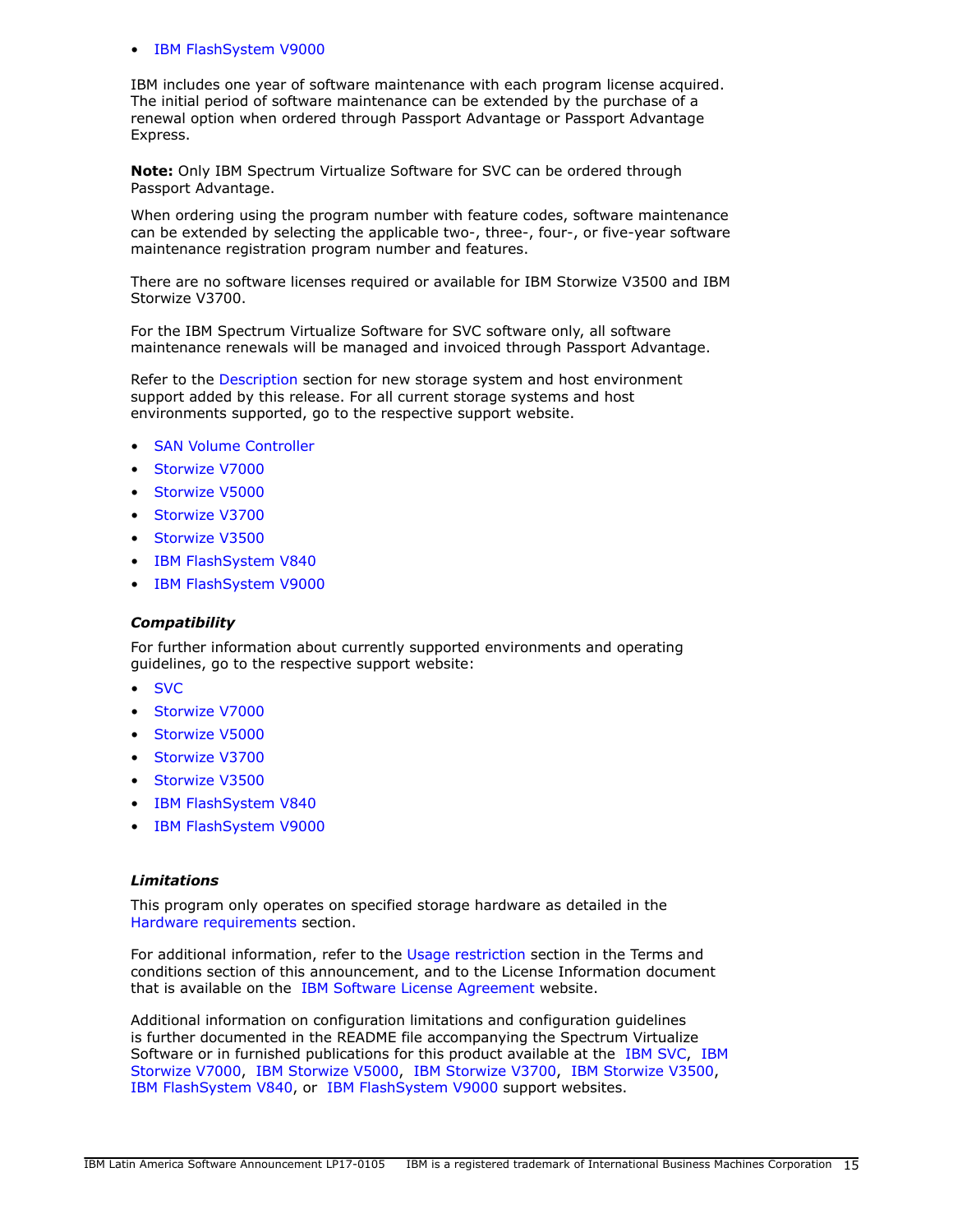Encryption and other functions in this announcement may be subject to limitations and restrictions for supported configurations, environments, and use. Refer to the *V7.7 Configuration Limits and Restrictions* document for details.

To view this document, access the [IBM Systems Support](http://www.ibm.com/support) website.

Select the applicable product (such as Storwize V5000) in the **Product Finder** menu.

Enter *7.8 Configuration Limits and Restrictions* in the Search Support field and check the *Search only...* box.

#### **Planning information**

#### *Customer responsibilities*

Planning for, and provision of, the power and environmental support of the required IBM Spectrum Virtualize product, including its storage engines, is a customer responsibility.

Planning considerations for IBM Spectrum Virtualize Software are listed in IBM Knowledge Center under the respective product:

- [IBM SAN Volume Controller](http://www-01.ibm.com/support/knowledgecenter/STPVGU/welcome)
- [IBM Spectrum Virtualize software only](http://www.ibm.com/support/knowledgecenter/search/Spectrum%20Virtualize)
- [Storwize V7000](http://www-03.ibm.com/systems/storage/storwize/#Family-of-software)
- [Storwize V5000](http://www-03.ibm.com/systems/storage/storwize/#Family-of-software)
- [Storwize V3700](http://www-03.ibm.com/systems/storage/storwize/#Family-of-software)
- [Storwize V3500](http://www-03.ibm.com/systems/storage/storwize/#Family-of-software)
- [IBM FlashSystem V840](https://www.ibm.com/support/knowledgecenter/ST2HTZ/landing/FlashSystem_V840.htm)
- [IBM FlashSystem V9000](http://www-01.ibm.com/support/knowledgecenter/STKMQV/welcome)

Customers with a 5641-VC7 or 5641-CP7 license are responsible to combine the total terabytes managed and required Storage Capacity Units for each function from individual SVC License Manager (cluster) reports to ensure they are within the enterprise license entitlement (within that country) for each function.

Customers with enclosure licenses for optional functions, such as Easy Tier and FlashCopy, are responsible to combine the total number of enclosures managed for each function to ensure they are within the enterprise license entitlement (within that country) for each function.

Customers with a 5641-Z61 license are responsible to combine the total terabytes managed and required Storage Capacity Units to ensure they are within the enterprise license entitlement (within that country) for each function.

#### *Packaging* **New order packaging**

License information documents for IBM Spectrum Virtualize Software programs ship with the hardware on which these programs are preloaded.

The *IBM Agreement for Acquisition of Support and Addendum for Support*, Z125-6011, is shipped with each new Spectrum Virtualize Software order.

## **SVC**

IBM Spectrum Virtualize Software for SVC V7 (5641-VC7, 5641-CP7, and 5641-B01) is preinstalled on, and shipped with, the required IBM 2145 SVC Storage Engines.

After receipt of an order for IBM Spectrum Virtualize Software for SVC 5641- VC7, the Business Partner or customer will be required to register and accept Passport Advantage or Passport Express terms and conditions. Upon registration, the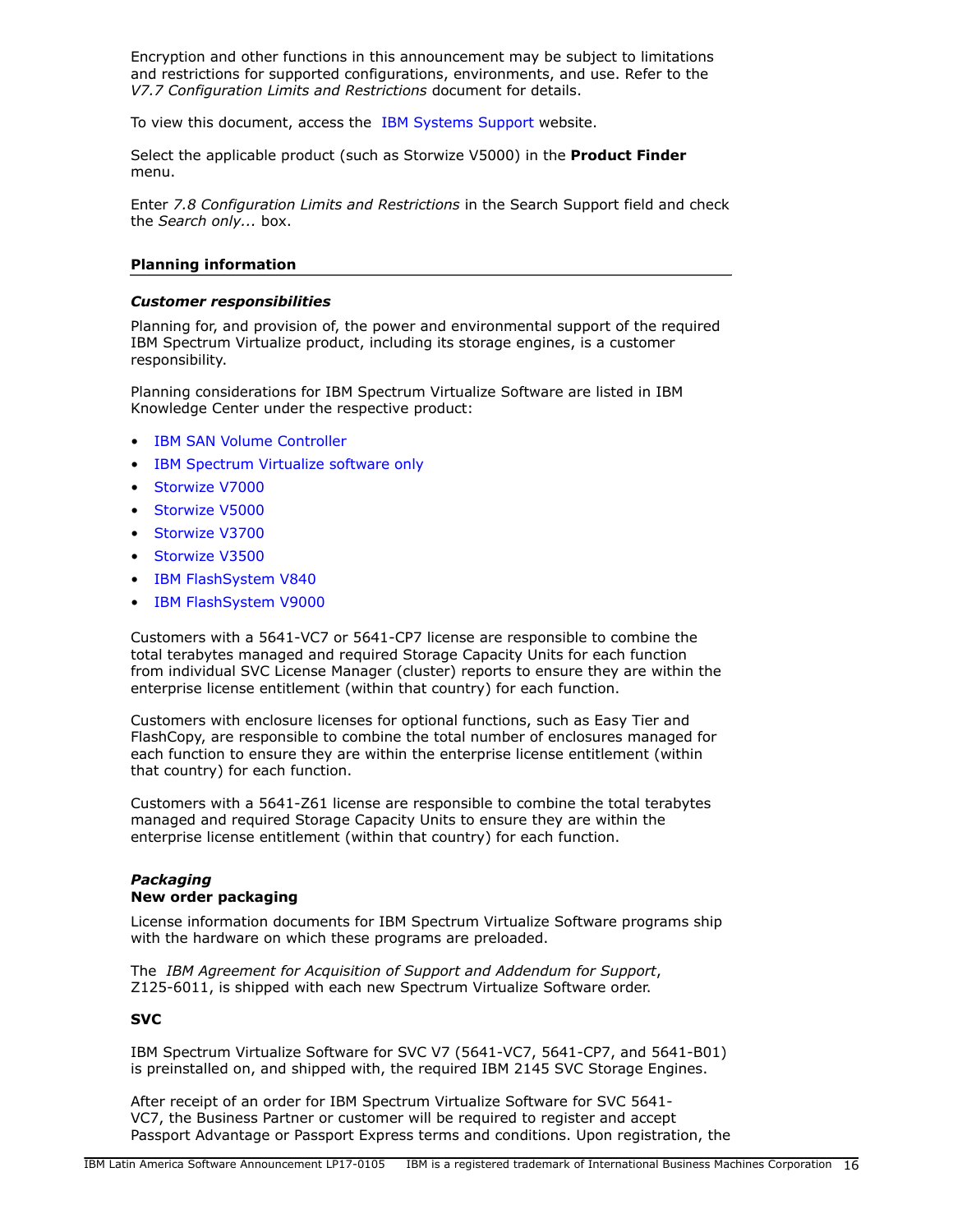customer will be authorized for the electronic download of software code updates. The product includes the license and one year of support, with up to four additional years available for purchase with the product.

In addition to the IBM Agreement for Acquisition of Software Maintenance, the following are shipped with each new IBM System Storage SVC order:

- *License Information for IBM System Storage SAN Volume Controller V7,*  GI13-2841
- *IBM System Storage SAN Volume Controller Read First* file, GA32-0843

## **Storwize V7000**

IBM Spectrum Virtualize Software for Storwize V7000 V7 (5639-VM7, 5639-EV7, 5639-RM7, and 5639-CP7) is preinstalled on, and shipped with, the required IBM 2076 Storwize V7000 disk systems.

In addition to the IBM Agreement for Acquisition of Software Maintenance, the License Information for IBM System Storage SVC and IBM Storwize V7000 Version 7, GI13-2841, is shipped with each new IBM Storwize V7000 Controller order.

## **Storwize V5000**

IBM Spectrum Virtualize Software for Storwize V5000 (5639-ST7, 5639-SV1, 5639- SV2, 5639-SV3, or 5639-SV4) is preinstalled on, and shipped with, the required IBM 2077 or 2078 IBM Storwize V5000 Disk Systems.

The paid invoice acts as Proof of Entitlement (PoE) for all orders of IBM Spectrum Virtualize Software V7. All associated media listed in the [Publications](#page-11-0) section are also shipped with the new hardware order. One media set per IBM Spectrum Virtualize system will be shipped.

#### **Subsequent media orders**

For additional available publications, refer to the [Publications](#page-11-0) section.

For assistance in placing orders with or without media features, contact your IBM representative.

Publications are in English.

This program, when downloaded from a website, contains the applicable IBM license agreement and License Information, if appropriate, and will be presented for acceptance at the time of installation of the program. For future reference, the license and License Information will be stored in a directory such as LICENSE.TXT.

#### **Security, auditability, and control**

IBM Spectrum Virtualize Software can use an existing LDAP for authentication, for example interfacing with Microsoft™ Active Directory.

Use of supplementary antivirus software is recommended, but not required.

The customer is responsible for evaluation, selection, and implementation of security features, administrative procedures, and appropriate controls in application systems and communication facilities.

## <span id="page-16-0"></span>**Ordering information**

## **Ordering information for Passport Advantage**

Passport Advantage (PPA) enables greater flexibility to help customers manage their software licenses and Subscription and Support renewals. Customers can now have a common anniversary date for Subscription and Support renewals for all IBM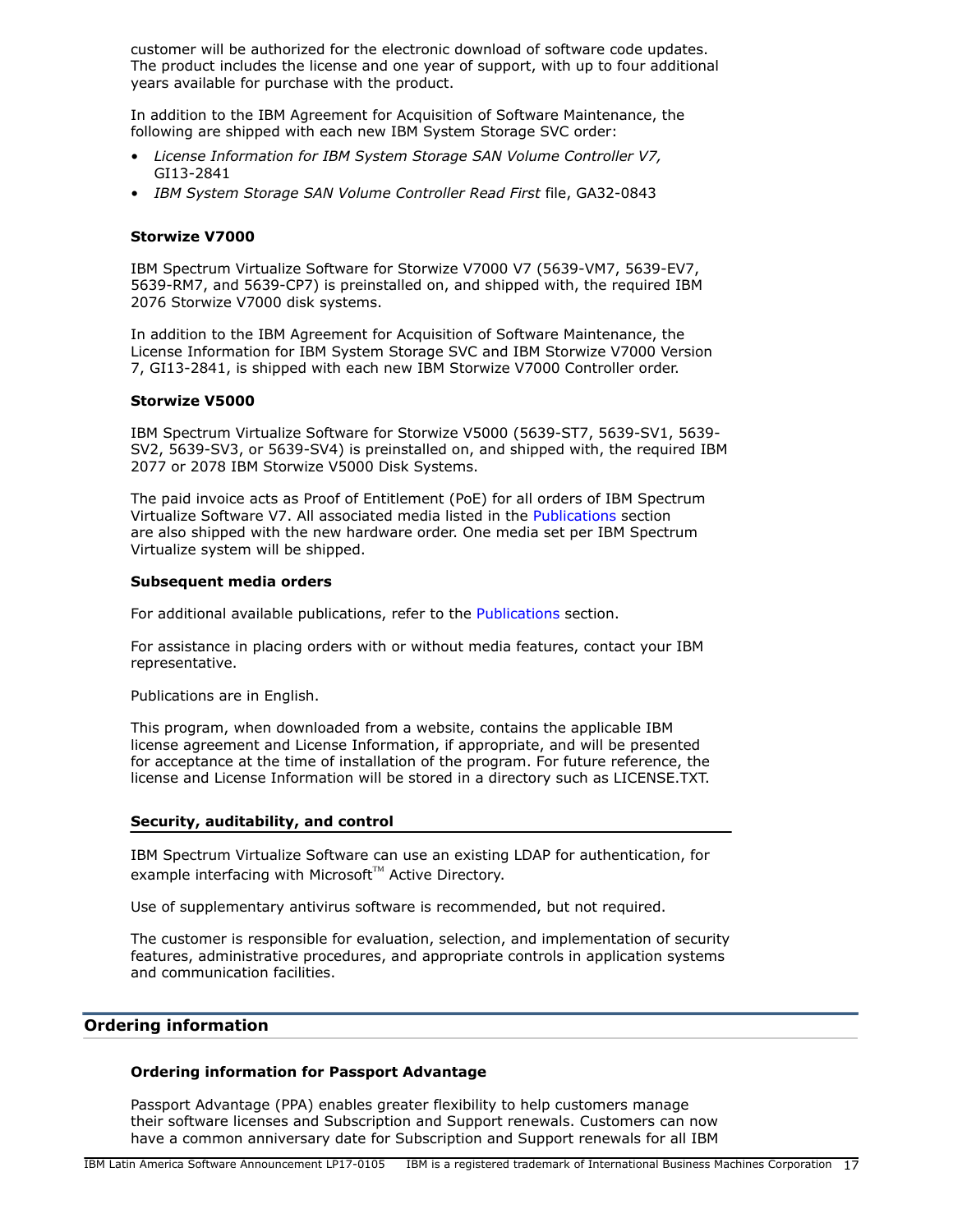software, under a PPA agreement, including IBM Storage software. The anniversary date, established at the order ship date for the initial product acquisition, will remain unchanged while their Passport Advantage or Passport Advantage Express agreement remains in effect.

IBM Spectrum Virtualize Software Only V7 can be ordered in two licensing models:

- Monthly license with optional automatic renewals
- Perpetual Licensing with optional automatic renewals

## Program name: **IBM Spectrum Virtualize Software V7 (5725-Z61)**

| <b>Description</b>                                                         | <b>Part number</b> |
|----------------------------------------------------------------------------|--------------------|
| IBM Spectrum Virtualize Software V7 Stg<br>Cap Unit Monthly License        | D1PHVII            |
| IBM Spectrum Virtualize Software V7 Stg<br>Cap Unit Lic + SW S&S 12 Mo     | D1PHTLL            |
| IBM Spectrum Virtualize Software V7 Stg<br>Cap Unit Annual SW S&S Rnwl     | EOMZNLL            |
| IBM Spectrum Virtualize Software V7 Stg<br>Cap Unit SW S&S Reinstate 12 Mo | D1PHULL            |

The product in the above table are also available via web download from Passport Advantage.

IBM Spectrum Virtualize can be ordered as a monthly license with optional automatic renewals.

To order for Passport Advantage, specify the desired part number and quantity.

## **Passport Advantage customer: Media pack entitlement details**

A Passport Advantage media pack will not be generated. Read first information, will be available with downloaded code updates from Passport Advantage.

Media pack information can be found on the [Passport Advantage](http://www.ibm.com/software/passportadvantage) website.

## **Ordering information for Non-Passport Advantage**

IBM Spectrum Virtualize Software for SAN Volume Controller products identified in this announcement (5641-VC7, 5641-CP7, and 5641-B01) will be ordered through existing channels using existing configurator and ordering tools. However, the fulfillment processes have been modified to improve customer records management associated with Software Subscription and Support, often referred to as Software Maintenance. Software Subscription and Support will be entitled through Passport Advantage or Passport Advantage Express.

The products 5641-VC7, 5641-CP7, and 5641-B01, when selected during the configuration process with each hardware system, will be enabled for the system unit for which the product was ordered. Optionally, software and license only configurations can be created for 5641-VC7, 5641-CP7, and 5641-B01 based on existing supported hardware system units in the customer business environment. Offerings in this announcement are available exclusively through electronic download.

To order a basic license, specify the program number and the one-time charge feature number in the quantity desired.

The program is available through electronic download only.

#### **Charge metric**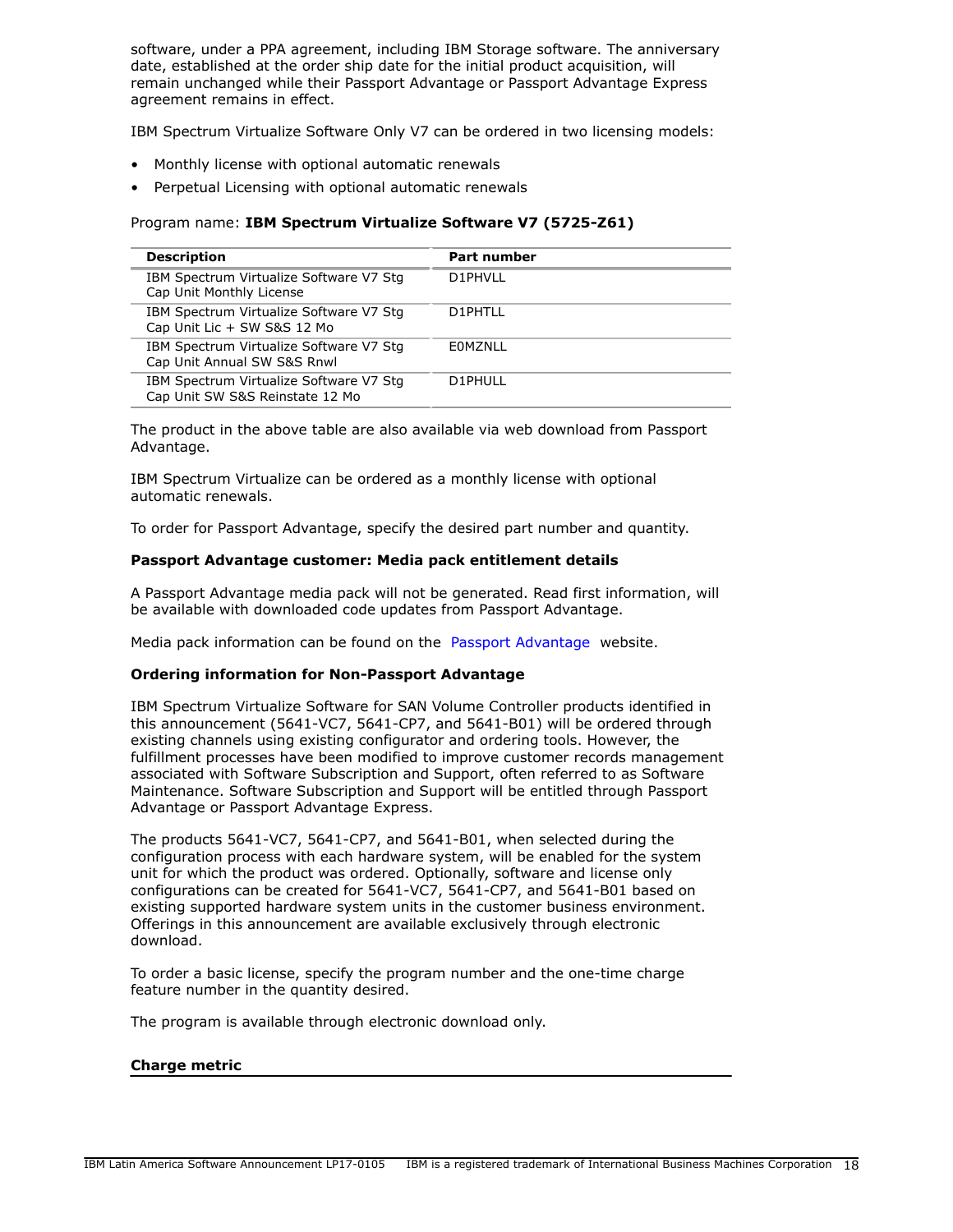| <b>Program name</b>                                                                                                               | Part number or PID<br>number | <b>Charge metric</b>                                                                                          |
|-----------------------------------------------------------------------------------------------------------------------------------|------------------------------|---------------------------------------------------------------------------------------------------------------|
| IBM Spectrum Virtualize<br>Software for SAN Volume<br>Controller V7                                                               | 5641-VC7                     | Per SCU increments for<br>SVC Base License, Per<br>terabyte increments for<br>FlashCopy and Remote<br>Mirror. |
| IBM Spectrum Virtualize<br>Software for SAN Volume<br>Controller V7 (for Passport<br>Advantage)                                   | 5725-M19                     | Per SCU increments for<br>SVC Base License, Per<br>terabyte increments for<br>FlashCopy and Remote<br>Mirror. |
| IBM Spectrum Virtualize<br>Software for SAN Volume<br>Controller Real-time<br>Compression Software V7                             | 5641-CP7                     | Per SCU increments                                                                                            |
| IBM Spectrum Virtualize<br>Software for SAN Volume<br>Controller Real-time<br>Compression Software V7<br>(for Passport Advantage) | 5725-H04                     | Per SCU increments                                                                                            |
| IBM Spectrum Virtualize<br>Software for SAN Volume<br><b>Controller Encryption</b><br>Software V7                                 | 5641-B01                     | Per Storage Device                                                                                            |
| IBM Spectrum Virtualize<br>Software for SAN Volume<br><b>Controller Encryption</b><br>Software V7 (for Passport<br>Advantage)     | 5725-Y35                     | Per Storage Device                                                                                            |
| IBM Spectrum Virtualize<br>software only V7                                                                                       | 5725-Z61                     | Per SCU                                                                                                       |
| IBM Spectrum Virtualize<br>Software for Storwize<br>V7000 V7                                                                      | 5639-VM7                     | Per Storage Device                                                                                            |
| IBM Spectrum Virtualize<br>Software for Storwize<br>V7000 External<br>Virtualization software V7                                  | 5639-EV7                     | Per Storage Device                                                                                            |
| IBM Spectrum Virtualize<br>Software for Storwize<br>V7000 Remote Mirroring<br>software V7                                         | 5639-RM7                     | Per Storage Device                                                                                            |
| IBM Spectrum Virtualize<br>Software for Storwize<br>V7000 Real-time<br>Compression software V7                                    | 5639-CP7                     | Per Storage Device                                                                                            |
| IBM Spectrum Virtualize<br>Software for Storwize<br>V7000 Controller software<br>V7                                               | 5639-CB7                     | Per Storage Device                                                                                            |
| IBM Spectrum Virtualize<br>Software for Storwize<br>V7000 Expansion software<br>V7                                                | 5639-XB7                     | Per Storage Device                                                                                            |
| IBM Spectrum Virtualize<br>Software for Storwize<br>V7000 External data<br>virtualization software V7                             | 5639-EB7                     | Per Storage Device                                                                                            |
| IBM Spectrum Virtualize<br>Software for Storwize<br>V5000 software V7                                                             | 5639-ST7                     | Per Storage Device                                                                                            |
| IBM Spectrum Virtualize<br>Software for Storwize<br>V5000 Controller software<br>V7                                               | 5639-CT7                     | Per Storage Device                                                                                            |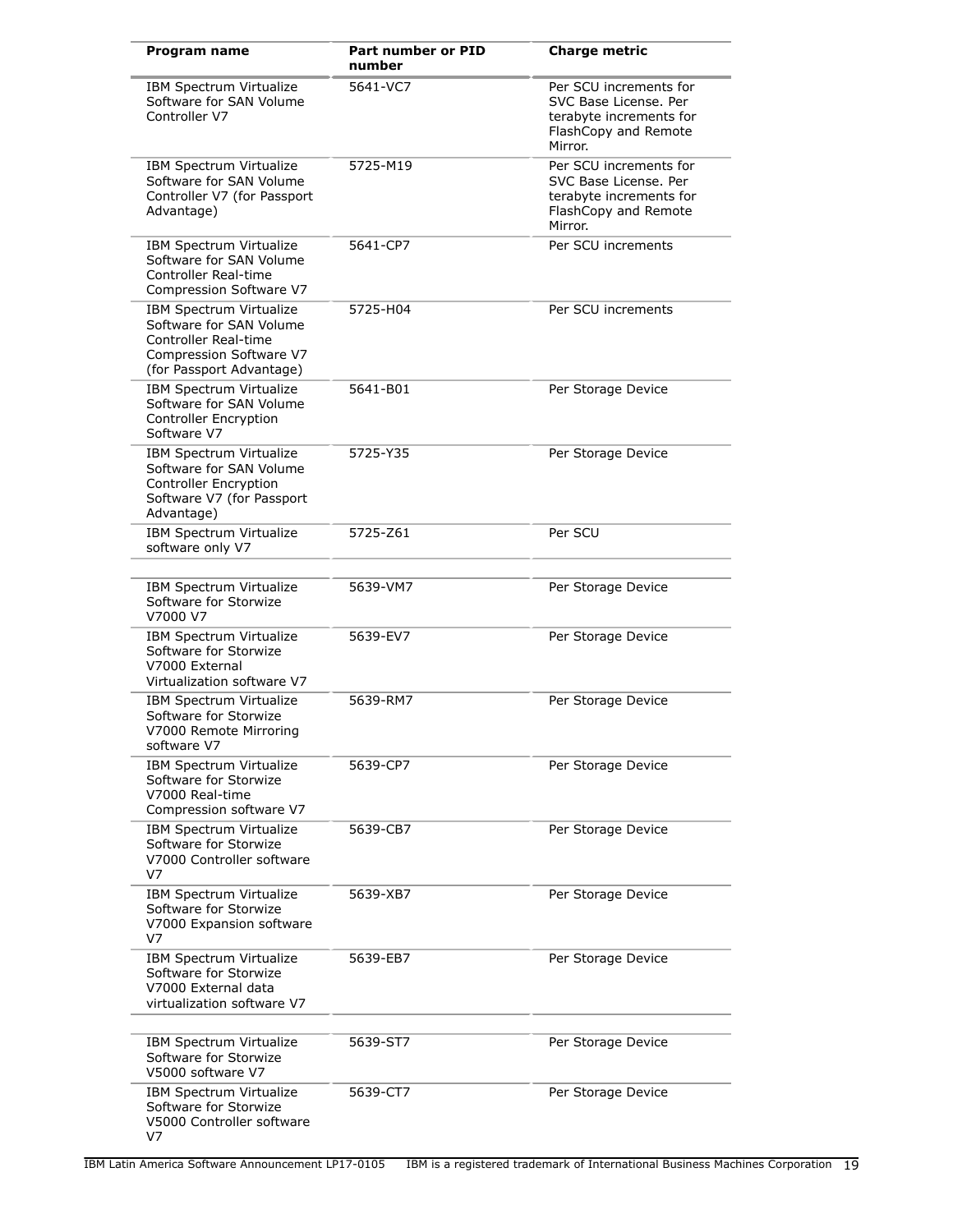| Program name                                                                                          | <b>Part number or PID</b><br>number | <b>Charge metric</b> |
|-------------------------------------------------------------------------------------------------------|-------------------------------------|----------------------|
| <b>IBM Spectrum Virtualize</b><br>Software for Storwize<br>V5000 Expansion software<br>V <sub>7</sub> | 5639-XT7                            | Per Storage Device   |
| IBM Spectrum Virtualize<br>Software for Storwize<br>V5000 External data<br>virtualization software V7 | 5639-ET7                            | Per Storage Device   |
| IBM Spectrum Virtualize<br>Software for Storwize<br>V5010 software V7                                 | 5639-SV1                            | Per Storage Device   |
| IBM Spectrum Virtualize<br>Software for Storwize<br>V5020 software V7                                 | 5639-SV2                            | Per Storage Device   |
| IBM Spectrum Virtualize<br>Software for Storwize<br>V5030 software V7                                 | 5639-SV3                            | Per Storage Device   |
| <b>IBM Spectrum Virtualize</b><br>Software for Storwize<br>V50x0 Expansion software<br>V <sub>7</sub> | 5639-SV4                            | Per Storage Device   |
| IBM FlashSystem V840<br>Software V7.8                                                                 | 5639-FS7                            | Per Storage Device   |
| IBM FlashSystem V840<br>Real-time Compression<br>Software V7.8                                        | 5639-FC7                            | Per Storage Device   |
| IBM FlashSystem V840<br>Remote Mirroring Software<br>V7.8                                             | 5639-FR7                            | Per Storage Device   |
| IBM FlashSystem V840<br><b>External Virtualization</b><br>Software V7.8                               | 5639-FV7                            | Per Storage Device   |
| IBM FlashSystem V9000<br>Software V7.8                                                                | 5639-RB7                            | Per Storage Device   |

#### **New orders for Spectrum Virtualize Software**

For Spectrum Virtualize Software V7 program number orders, first order the appropriate hardware for the initial system or cluster, then order the Spectrum Virtualize Software license.

**Note:** Real-time Compression, External Virtualization, Remote Mirroring, and Encryption software product identifiers are optional, and are ordered along with or where there is already a complete Spectrum Virtualize system, like the SAN Volume Controller 2145 or the Storwize V7000 2076 hardware, in place with the appropriate required Spectrum Virtualize software license for that system.

#### **New orders for IBM FlashSystem V840 Software V7.8.1 for FlashSystem V840**

For new IBM FlashSystem V840 Software V7.8.1 orders, first order the appropriate hardware for the initial system or cluster, then order the IBM FlashSystem V840 Software V7.8.1 license.

**Note:** Real-time Compression, External Virtualization, and Remote Mirroring, software product identifiers are optional. They can be ordered at the same time as the IBM FlashSystem V840 Software V7.8.1 and the corresponding FlashSystem V840 hardware, or they can be ordered after the initial purchase, assuming the system is appropriately configured and licensed.

#### **New orders for IBM FlashSystem V9000 Software V7.8.1**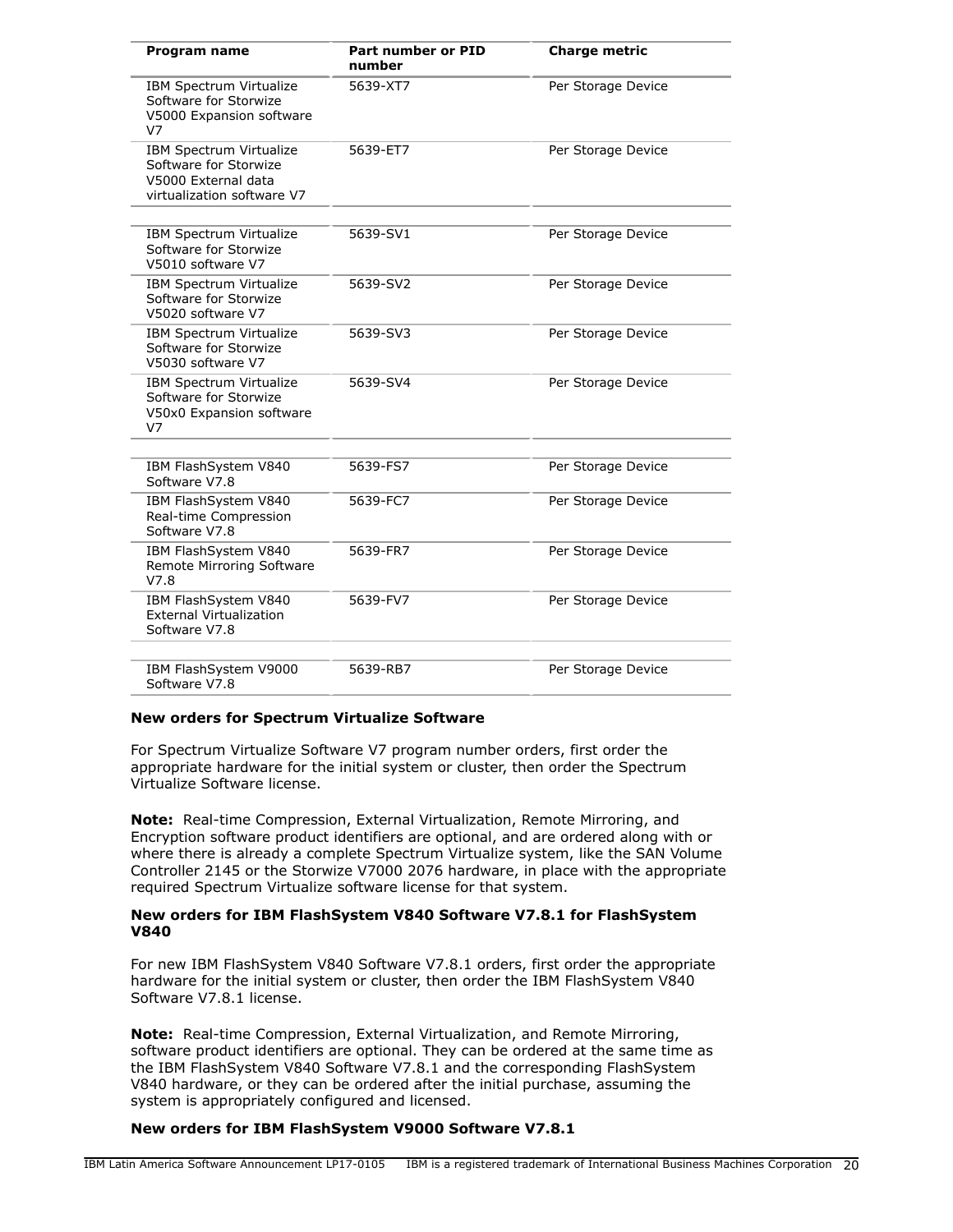For new IBM FlashSystem V9000 Software V7orders, first order the appropriate hardware for the initial system or cluster, then order the IBM FlashSystem V9000 Software V7 license.

#### **License metric definition**

Storage Device "Per Storage Device" means one per SVC node. The Storage Device in this metric is the SVC node itself.

## **Terabyte**

One terabyte (TB) of managed storage  $= 2$  to the power of 40 bytes  $=$ 1,099,511,627,776 bytes, trillion bytes.

## **Storage Capacity Units**

A Storage Capacity Unit (SCU) is measuring the managed capacity in a way that the price is differentiated by the technology used to store the data.

Sufficient entitlements must be obtained for the number of SCUs required to cover the terabyte of usable capacity managed by the program as set forth below.

Storage capacity managed by the program is classified into the following three categories:

- Category 1: Flash and solid-state drives (SSDs)
- Category 2: Serial Attached SCSI (SAS) drives, Fibre Channel drives, and systems using Category 3 drives with advanced architectures to deliver high-end storage performance.
- Category 3: Near Line SAS (NL-SAS) and Serial ATA (SATA) drives

Any storage capacity used that is not listed above is classified as Category 1.

The abstract concept of SCUs enables the amount of capacity used per category to change over time, as long as the total amount of SCUs required is equal or less than the entitlements that a customer owns.

Each SCU entitlement can be used to cover the following number of terabytes by category:

- \* 1 SCU equates to 1.00 TB of Category 1
- \* 1 SCU equates to 1.18 TB of Category 2
- \* 1 SCU equates to 4.00 TB of Category 3

When calculating the count of SCUs per category, fractions will be rounded up to the following integer number.

The following seven tiers are units of measure by which the program can be licensed and apply when purchased for SVC implementation:

- Storage Capacity Unit (1-100)
- Storage Capacity Unit (101-250)
- Storage Capacity Unit (251-500)
- Storage Capacity Unit (501-750)
- Storage Capacity Unit (751-1250)
- Storage Capacity Unit (1251-2000)
- and Storage Capacity Unit (2001+)

## **Storage Device**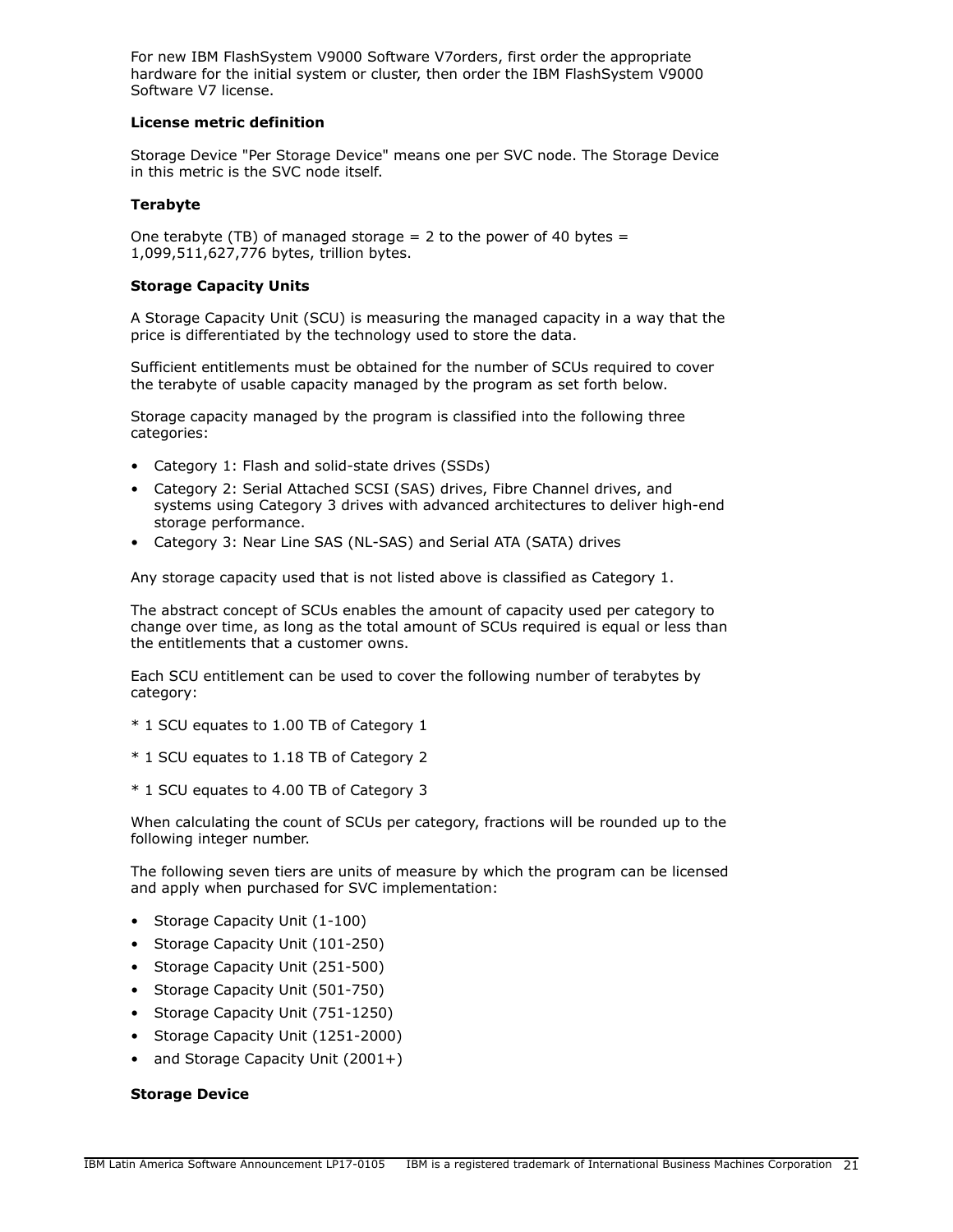Storage Device is a unit of measure by which the Program can be licensed. A Storage Device is an independently powered, channel-attached device that stores or controls the storage of data on solid state drives,such as disk controllers and their respective expansion units, each constituting separate Storage Devices. Licensee must obtain entitlements for every Storage Device which runs, uses services provided by, or otherwise accesses the Program and for every Storage Device on which the Program is installed. Instead of the entitlements required for the Program directly, Licensee must obtain entitlements for this Program sufficient to cover the Storage Devices managed by the Program.

A Drive Bay or Drive Slot are attachment points in a storage chassis or expansion unit in which HDDs or SSDs can be installed. For each Storage Device with more than twenty five (25) Drive Bays or Drive Slots, Licensee must obtain a separate entitlement for each quantity of 25 (rounded up) Drive Bays or Drive Slots capable of housing HDDs or SSDs managed by the Program. The entitlements needed are for the number of drive bays or slots available and does not depend on the number of HDDs or SSDs actually installed.

## **Customers requesting ESD**

Downloading from the electronic software delivery website requires an active Software Maintenance Agreement for each product to be downloaded and registered with the [ESS](http://www.ibm.com/servers/eserver/ess) website.

Website registration requires:

- A valid customer number
- A software order number associated with the customer number

## <span id="page-21-0"></span>**Terms and conditions**

The information provided in this announcement letter is for reference and convenience purposes only. The terms and conditions that govern any transaction with IBM are contained in the applicable contract documents such as the IBM International Program License Agreement, IBM International Passport Advantage Agreement, and the IBM Agreement for Acquisition of Software Maintenance.

#### **Licensing**

IBM International Program License Agreement including the License Information document and Proof of Entitlement (PoE) govern your use of the program. PoEs are required for all authorized use. Part number products only, offered outside of Passport Advantage, where applicable, are license only and do not include Software Maintenance.

This software license includes Software Subscription and Support (also referred to as Software Maintenance).

## **Agreement for Acquisition of Software Maintenance**

The IBM Agreement for Acquisition of Software Maintenance (Z125-6011) applies for Subscription and Support (also referred to as Software Maintenance) and does not require customer signatures.

These programs are licensed under the IBM Program License Agreement (IPLA) and the associated Agreement for Acquisition of Software Maintenance, which provide for support with ongoing access to releases and versions of the program. IBM includes one year of Software Subscription and Support (also referred to as Software Maintenance) with the initial license acquisition of each program acquired. The initial period of Software Subscription and Support (also referred to as Software Maintenance) can be extended by the purchase of a renewal option, if available. These programs have a one-time license charge for use of the program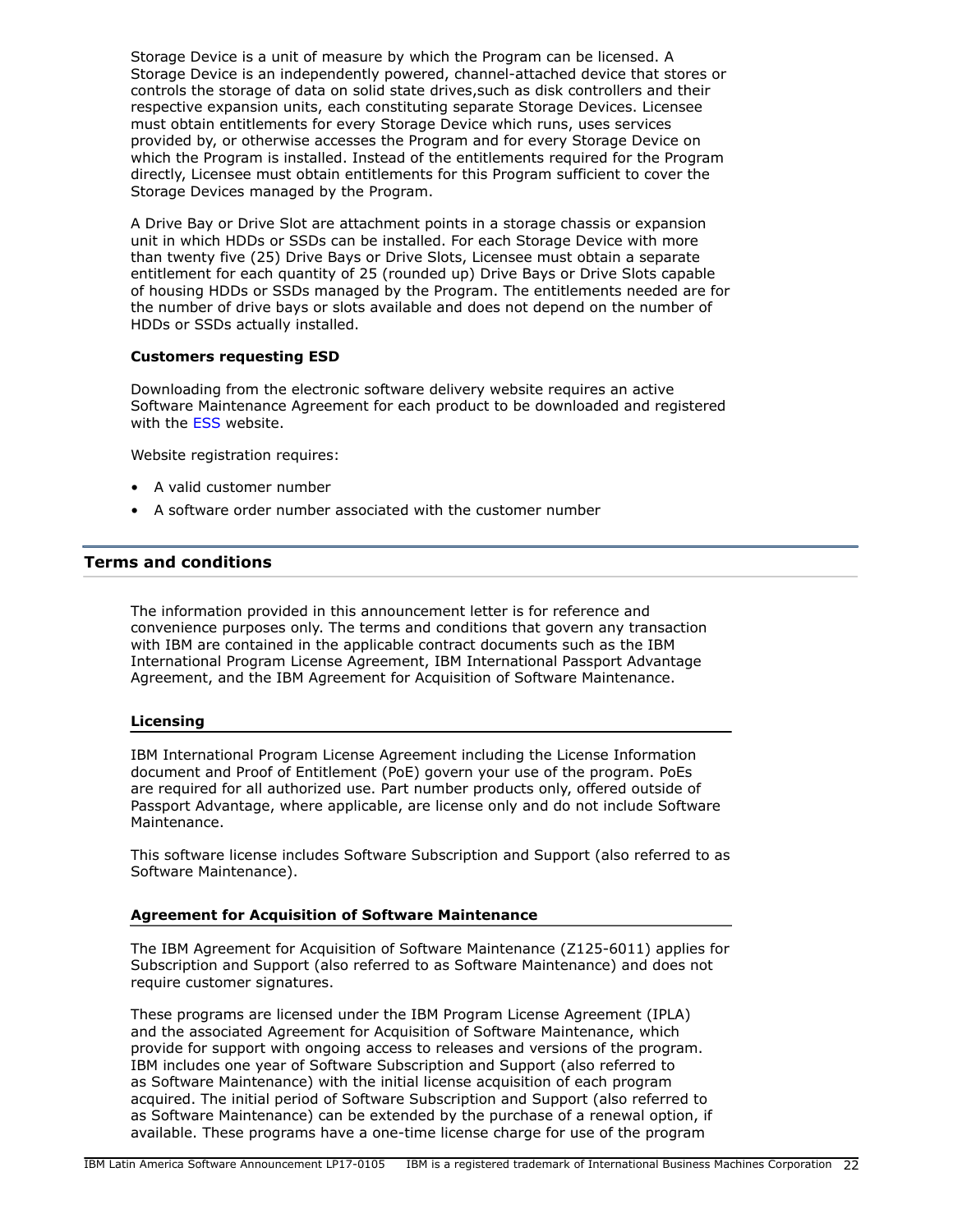and an annual renewable charge for the enhanced support that includes telephone assistance (voice support for defects during normal business hours), as well as access to updates, releases, and versions of the program as long as support is in effect.

## **License Information number**

GI13-2841 License Information for:

- 5641-VC7 -IBM Spectrum Virtualize SAN Volume Controller Software V7.8
- 5641-CP7 -IBM Spectrum Virtualize SAN Volume Controller Compression Software V7.8
- 5641-B01 -IBM Spectrum Virtualize SAN Volume Controller Encryption Software V7.8
- 5639-VM7 -IBM Spectrum Virtualize V7000 Software V7.8
- 5639-EV7 -IBM Spectrum Virtualize V7000 External Virtualization Software V7.8
- 5639-RM7 -IBM Spectrum Virtualize V7000 Remote Mirroring Software V7.8
- 5639-CP7 -IBM Spectrum Virtualize V7000 Compression Software V7.8
- 5639-ST7 -IBM Spectrum Virtualize V5000 Software V7.8
- 5639-CB7 -IBM Spectrum Virtualize V7000 Controller Software V7.8
- 5639-XB7 -IBM Spectrum Virtualize V7000 Expansion Software V7.8
- 5639-EB7 -IBM Spectrum Virtualize V7000 External Data Virtualization Software V7.8

L-SSCZ-ACJTYY License Information for:

• IBM Spectrum Virtualize software only

L-SSCZ-A6RND2 License Information for:

- 5639-SV1 -IBM Spectrum Virtualize Software for Storwize V5010
- 5639-SV2 -IBM Spectrum Virtualize Software for Storwize V5020
- 5639-SV3 -IBM Spectrum Virtualize Software for Storwize V5030
- 5639-SV4 -IBM Spectrum Virtualize Software for Storwize V50x0 Expansion

SC27-6420 License Information for:

- 5639-FS7 -IBM FlashSystem V840 Software V7
- 5639-FV7 -IBM FlashSystem V840 External Virtualization Software V7
- 5639-FR7 -IBM FlashSystem V840 Remote Mirroring Software V7
- 5639-FC7 -IBM FlashSystem V840 Real-time Compression Software V7

LC27-6698 License Information for:

• 5639-RB7 -IBM FlashSystem V9000 Software V7

On or near the planned availability date, the current License Information documents will be available for review on the [IBM Software License Agreement](http://www.ibm.com/software/sla/sladb.nsf) website.

## **Limited warranty applies**

Yes

## **Limited warranty**

IBM warrants that when the program is used in the specified operating environment, it will conform to its specifications. The warranty applies only to the unmodified portion of the program. IBM does not warrant uninterrupted or error-free operation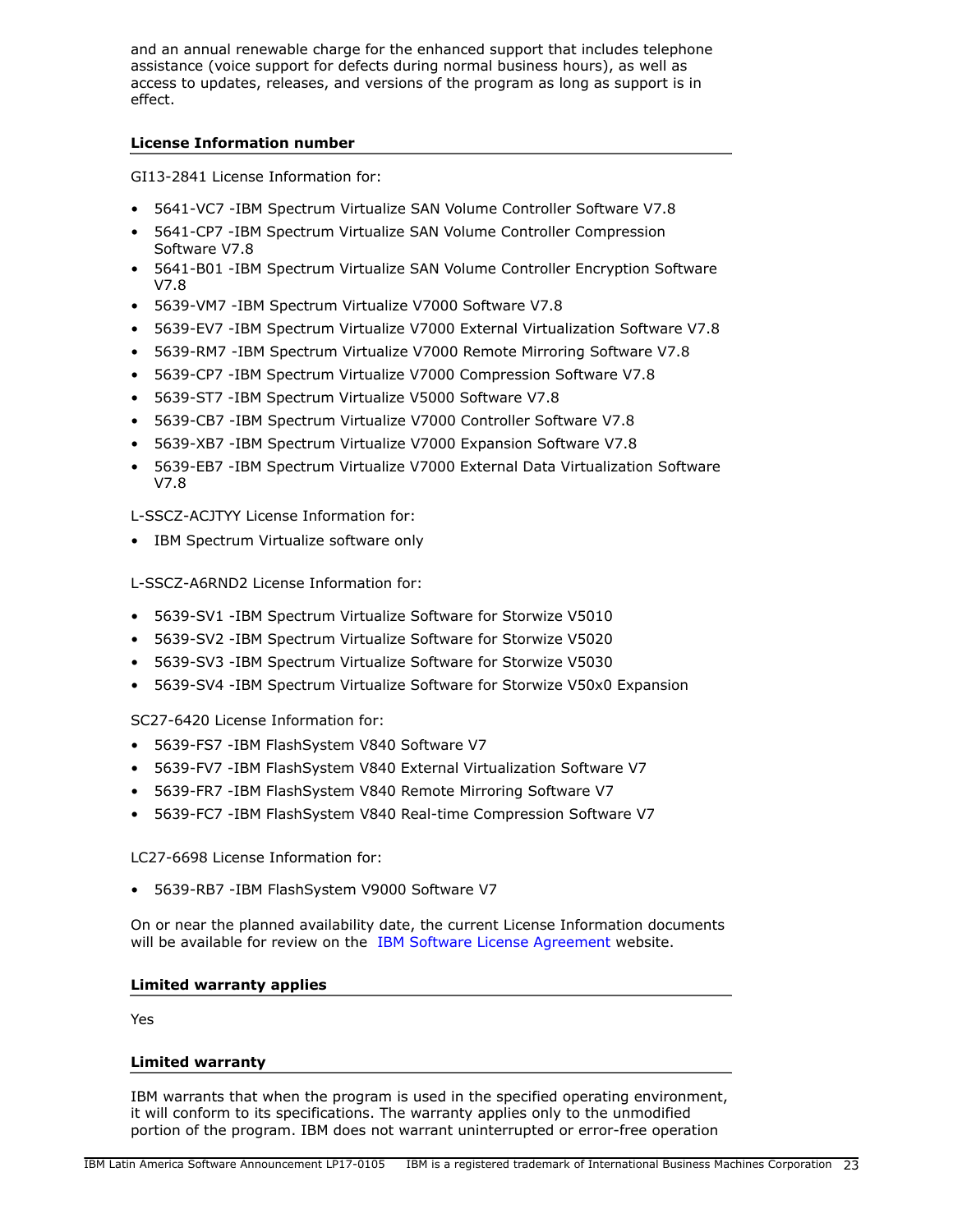of the program or that IBM will correct all program defects. You are responsible for the results obtained from the use of the program.

IBM provides you with access to IBM databases containing information on known program defects, defect corrections, restrictions, and bypasses at no additional charge. For further information, see the [IBM Software Support Handbook.](http://www.ibm.com/support/customercare/sas/f/handbook/home.html)

IBM will maintain this information for at least one year after the original licensee acquires the program (warranty period).

#### **Program support**

Subscription and Support includes telephone assistance, as well as access to updates, releases, and versions of the program as long as support is in effect. You will be notified of discontinuance of support with 12 months' notice.

#### **Money-back guarantee**

If for any reason you are dissatisfied with the program and you are the original licensee, you may obtain a refund of the amount you paid for it, if within 30 days of your invoice date you return the program and its PoE to the party from whom you obtained it. If you downloaded the program, you may contact the party from whom you acquired it for instructions on how to obtain the refund.

For clarification, note that (1) for programs acquired under the IBM International Passport Advantage offering, this term applies only to your first acquisition of the program and (2) for programs acquired under any of IBM's On/Off Capacity on Demand (On/Off CoD) software offerings, this term does not apply since these offerings apply to programs already acquired and in use by you.

#### **Volume orders (IVO)**

No

#### **Passport Advantage applies**

Yes, information is available on the [Passport Advantage and Passport Advantage](http://www.ibm.com/software/passportadvantage) [Express](http://www.ibm.com/software/passportadvantage) website.

#### <span id="page-23-0"></span>**Usage restriction**

Yes

#### **SVC standard software (5641-VC7)**

This program (5641-VC7) is licensed on per SCU with cumulative license basis for SVC Base License and SVC Real Time Compression, on a per-terabyte (with cumulative tiers) capacity basis for SVC FlashCopy and SVC Remote Mirror, and licensed on a per-storage device for SVC Encryption. (Refer to the [Ordering](#page-16-0) [information](#page-16-0) section for information on charges for this program.) Users may only install this program on IBM System Storage SAN Volume Controller 2145-DH8, 2145-CG8, or 2145-CF8, storage engines, or subsequent IBM replacements of these.

IBM SAN Volume Controller standard software and its associated features are licensed to the customer (enterprise). Note that a customer who has physical sites in multiple countries may consolidate their licenses only within each country. Check with your sales representative and review all necessary conditions prior to licensing.

A customer's right to use the IBM FlashCopy for SAN Volume Controller and Metro/ Global Mirror for SAN Volume Controller features of this program is also limited to the amount of authorizations obtained from IBM. The authorizations for FlashCopy and for Metro/Global Mirror cannot exceed the total capacity authorization for the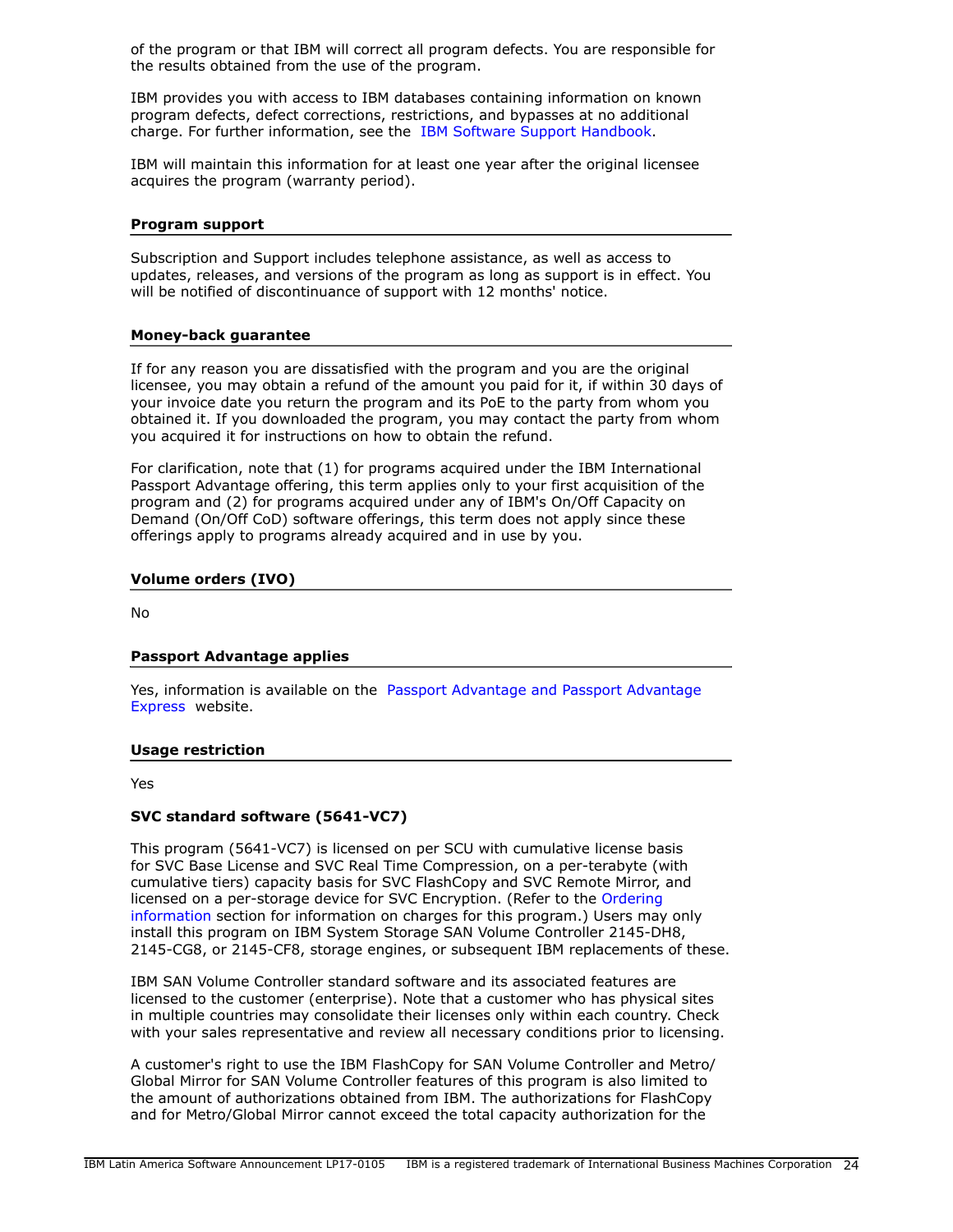amount of managed storage on all clusters. Use of FlashCopy features requires license authorizations for only the FlashCopy sources, not the targets.

Use of Metro/Global Mirror features requires license authorizations for both the Metro/Global Mirror source and target capacities in use.

Customers may use the encryption feature once they purchase feature ACE2 on the hardware, and the encryption PID (5641-B01 or 5725-Y35) software enablement offering. Only one encryption software product is required per SVC node, regardless of the capacity of the system. Every SVC node in an SVC cluster must have encryption enabled for it to function.

This program is only supported for use with host servers, storage sub-systems, and SAN configurations identified by IBM as being supported for attachment to the IBM System Storage SAN Volume Controller. This program is delivered together with code provided under separate license agreements, including, but not limited to, open source license agreements.

#### **Storwize V7000**

The following Program Unique Terms apply. This program is licensed for use with the IBM Storwize V7000 system with which the program was delivered, and only to manage the capacity specified in the proof of entitlement document for that license. A separate license is required for each IBM Storwize V7000 storage enclosure. The following paragraph titled "Disabling device" applies to the use of the IBM Storwize V7000 Software components. The term "Program" in these paragraphs shall mean the IBM Storwize V7000 Software components.

**Disabling device:** The Program may include a disabling device that will prevent certain features from being used. You will not tamper with such disabling device or otherwise change the Program.

**Transferability:** The Program 5639-VM7, 5639-CB7, or 5639-XB7 are nontransferable between IBM Storwize V7000 systems and are only to be used on the IBM Storwize V7000 system for which it was purchased. If the system is transferred to a new owner, the program license transfers with the system. However, Software Maintenance does not transfer, and a new maintenance agreement must be purchased by the new owner.

For additional information, refer to the License Information document that is available on the [IBM Software License Agreement](http://www.ibm.com/software/sla/sladb.nsf) website.

#### **Storwize V5000**

The following Program Unique Terms apply. This program is licensed for use with the IBM Storwize V5000 with which the program was delivered and only to manage the capacity specified in the proof of entitlement document for that license. A separate license is required for each IBM Storwize V5000 storage enclosure. The following paragraph titled "Disabling device" applies to the use of the IBM Storwize V5000 Software components. The term "Program" in these paragraphs shall mean the IBM Storwize V5000 Software components.

**Disabling device:** The Program may include a disabling device that will prevent certain features from being used. You will not tamper with such disabling device or otherwise change the Program.

**Transferability:** The Programs 5639-ST7, 5639-CT7, or 5639-XT7 are nontransferable between IBM Storwize V5000 systems and are only to be used on the IBM Storwize V5000 system for which it was purchased. If the system is transferred to a new owner, the program license transfers with the system. However, Software Maintenance does not transfer, and a new maintenance agreement must be purchased by the new owner.

For additional information, refer to the License Information document that is available on the [IBM Software License Agreement](http://www.ibm.com/software/sla/sladb.nsf) website.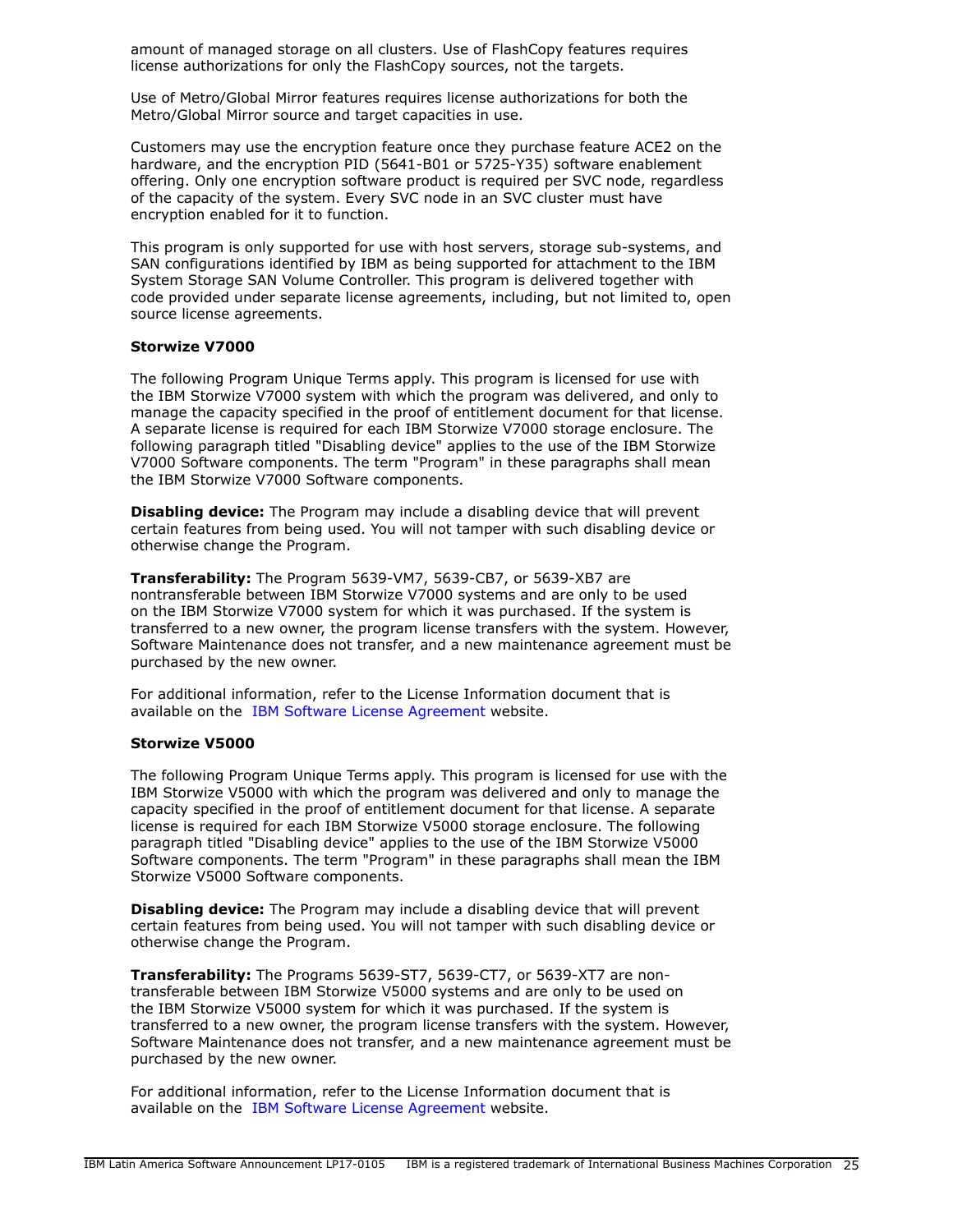Yes. Software Subscription and Support, also referred to as Software Maintenance, is now included in the Passport Advantage Agreement. Installation and technical support for the products announced in this announcement is provided by the Software Subscription and Support offering of the IBM International Passport Advantage Agreement. This fee service enhances customer productivity by providing voice or electronic access into the IBM support organizations.

IBM includes one year of Software Subscription and Support with the initial license acquisition of each program acquired. The initial period of Software Subscription and Support can be extended by the purchase of a renewal option.

While your Software Subscription and Support is in effect, IBM provides you assistance for your routine, short duration installation and usage (how-to) questions, and code-related questions. IBM provides assistance by telephone and, if available, electronic access, only to your information systems (IS) technical support personnel during the normal business hours (published prime shift hours) of your IBM support center. (This assistance is not available to your users.) IBM provides Severity 1 assistance 24 hours a day, every day of the year. For additional details, see the [IBM](http://www.ibm.com/support/customercare/sas/f/handbook/home.html) [Software Support Handbook.](http://www.ibm.com/support/customercare/sas/f/handbook/home.html) Software Subscription and Support does not include assistance for the design and development of applications, your use of programs in other than their specified operating environment, or failures caused by products for which IBM is not responsible under this agreement.

For additional information about the Passport Advantage Agreement, go to the [Passport Advantage and Passport Advantage Express](http://www.ibm.com/software/passportadvantage) website.

All distributed software licenses include Software Subscription and Support for a period of 12 months from the date of acquisition, providing a streamlined way to acquire IBM software and assure technical support coverage for all licenses. Extending coverage for a total of three years from date of acquisition, may be elected.

## **Variable charges apply**

 $N<sub>0</sub>$ 

## **Educational allowance available**

Yes. A 15% education allowance applies to qualified education institution customers.

## **Statement of good security practices**

IT system security involves protecting systems and information through prevention, detection, and response to improper access from within and outside your enterprise. Improper access can result in information being altered, destroyed, or misappropriated or can result in misuse of your systems to attack others. Without a comprehensive approach to security, no IT system or product should be considered completely secure and no single product or security measure can be completely effective in preventing improper access. IBM systems and products are designed to be part of a lawful, comprehensive security approach, which will necessarily involve additional operational procedures, and may require other systems, products, or services to be most effective.

**Important:** IBM does not warrant that any systems, products, or services are immune from, or will make your enterprise immune from, the malicious or illegal conduct of any party.

#### <span id="page-25-0"></span>**Prices**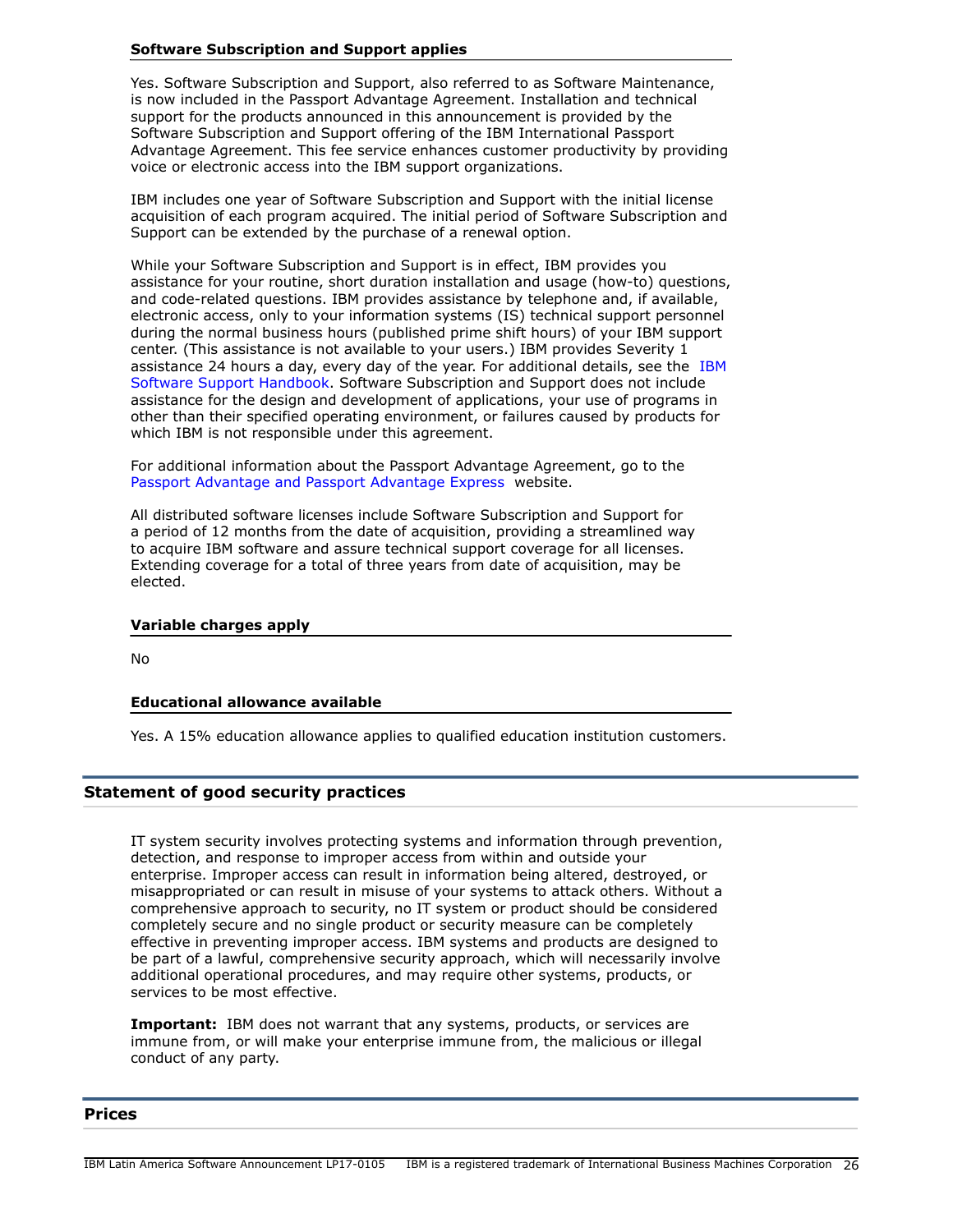#### **Passport Advantage**

For Passport Advantage information and charges, contact your IBM representative or authorized IBM Business Partner for Software Value Plus. Additional information is also available on the [Passport Advantage and Passport Advantage Express](http://www.ibm.com/software/passportadvantage) website.

Current prices can be found on the [IBM Support Portal](http://www.ibm.com/support) website.

For all local charges, contact your IBM representative.

#### **IBM Global Financing**

IBM Global Financing offers competitive financing to credit-qualified customers to assist them in acquiring IT solutions. Offerings include financing for IT acquisition, including hardware, software, and services, from both IBM and other manufacturers or vendors. Offerings (for all customer segments: small, medium, and large enterprise), rates, terms, and availability can vary by country. Contact your local IBM Global Financing organization or go to the [IBM Global Financing](http://www.ibm.com/financing) website for more information.

IBM Global Financing offerings are provided through IBM Credit LLC in the United States, and other IBM subsidiaries and divisions worldwide to qualified commercial and government customers. Rates are based on a customer's credit rating, financing terms, offering type, equipment type, and options, and may vary by country. Other restrictions may apply. Rates and offerings are subject to change, extension, or withdrawal without notice.

Financing from IBM Global Financing helps you preserve cash and credit lines, enables more technology acquisition within current budget limits, permits accelerated implementation of economically attractive new technologies, offers payment and term flexibility, and can help match project costs to projected benefits. Financing is available worldwide for credit-qualified customers.

#### <span id="page-26-0"></span>**Latin America distribution**

All Latin American countries except Cuba.

#### *Trademarks*

IBM Spectrum Virtualize, Real-time Compression and FlashSystem are trademarks of IBM Corporation in the United States, other countries, or both.

IBM, Storwize, FlashCopy, Passport Advantage, IBM FlashSystem, System Storage, HyperSwap, Easy Tier, PartnerWorld and Express are registered trademarks of IBM Corporation in the United States, other countries, or both.

Intel and Intel Xeon are trademarks of Intel Corporation or its subsidiaries in the United States and other countries.

Microsoft is a trademark of Microsoft Corporation in the United States, other countries, or both.

Other company, product, and service names may be trademarks or service marks of others.

#### *Terms of use*

IBM products and services which are announced and available in your country can be ordered under the applicable standard agreements, terms, conditions, and prices in effect at the time. IBM reserves the right to modify or withdraw this announcement at any time without notice. This announcement is provided for your information only.Reference to other products in this announcement does not necessarily imply those products are announced, or intend to be announced, in your country.Additional terms of use are located at:

#### [Terms of use](http://www.ibm.com/legal/us/en/)